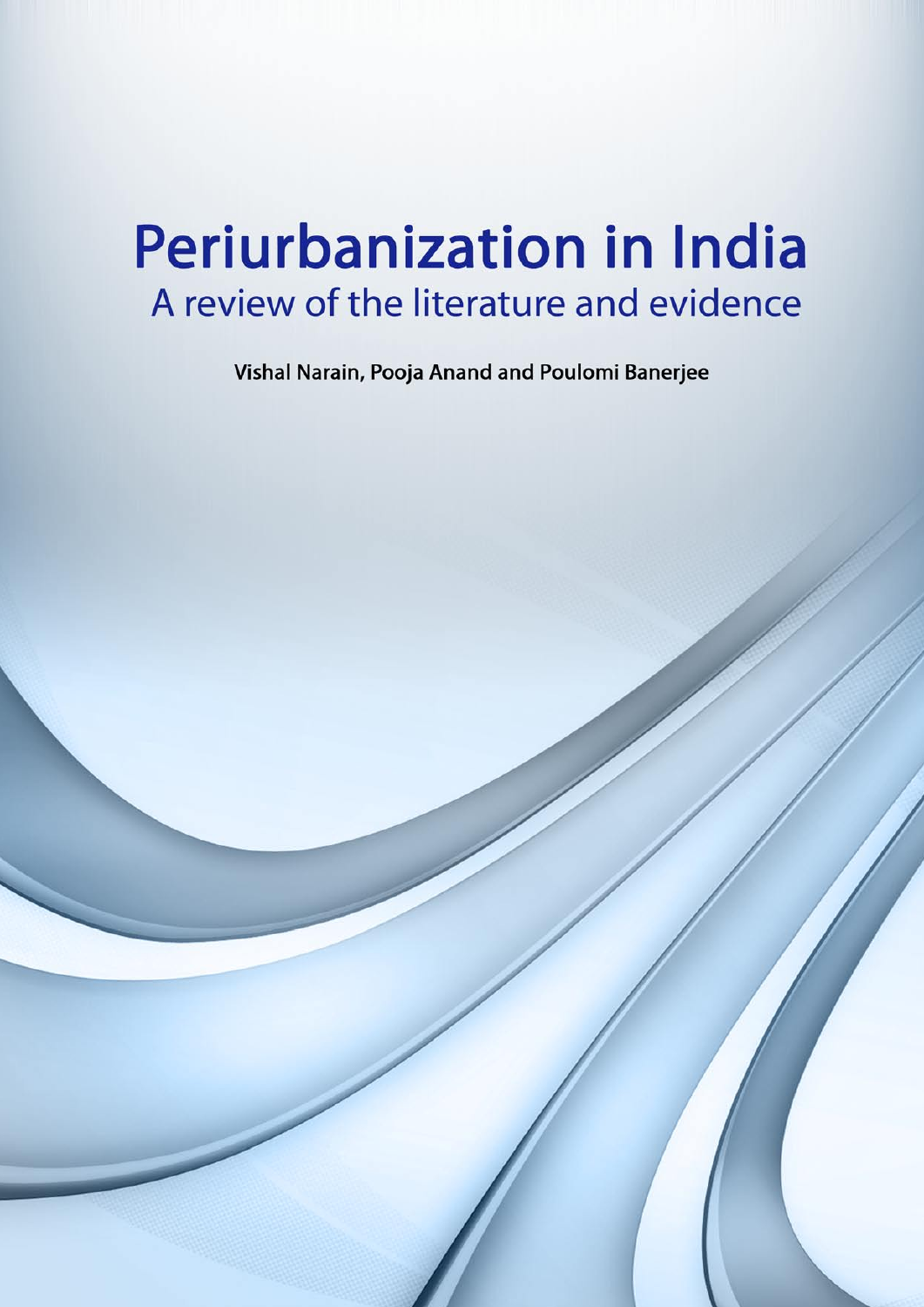# **About the author:**

**Dr. Vishal Narain** is an Associate Professor in the School of Public Policy and Governance at the Management Development Institute, Gurgaon. He holds a PhD from Wageningen University, the Netherlands. His research spans a wide range of subjects in the realm of water policy and institutions, local governance and periurban issues. He is the author of 'Institutions, technology and water control: water users' associations and irrigation management reform in two large-scale systems in India' published by Orient Longman. He is involved in the research component, and is responsible for lending the entire knowledge support

**Pooja Anand** did her graduation in Mass Communications & Journalism and then Masters in Political Science from Hyderabad Central University, Hyderabad, India. She has been involved with the peri urban project particularly in undertaking the scoping studies in different cities in India.

**Dr. Poulomi Banerjee** is a senior fellow in south Asia Consortium for Interdisciplinary Water Resources Studies, Hyderabad SaciWATERs. She holds a PhD on watershed management from Jawaharlal Nehru University, New Delhi. Prior joining to SaciWATERs she was working as a researcher in water resource and policy division (WRPM) of The Energy and Resources Institute (TERI), New Delhi. She has worked extensively in the arena of water supply and sanitation, natural resource management, climate change, agriculture, governance and policy issues for the past seven years. She looks into the peri-urban and the study of disappearing lakes projects in SaciWATERs.

**Citation:** Narain, V., Anand, P. and Banerjee, P. 2013. 'Periurbanization in India: A review of the literature and evidence', Report for the project – Rural to Urban Transitions and the Peri-urban Interface. SaciWATERs. India

First published in 2013 © SaciWATERs 2013

#### **For further information please contact:**

B- 87, 3rd Avenue, Sainikpuri, Secunderabad - 500 094, Andhra Pradesh, India. Phone: +91 40 27116721

Attribution: You must attribute the work in the manner specified. Non-commercial: You may not use this work for commercial purposes. No Derivative Works: You may not alter, transfer, or build on this work.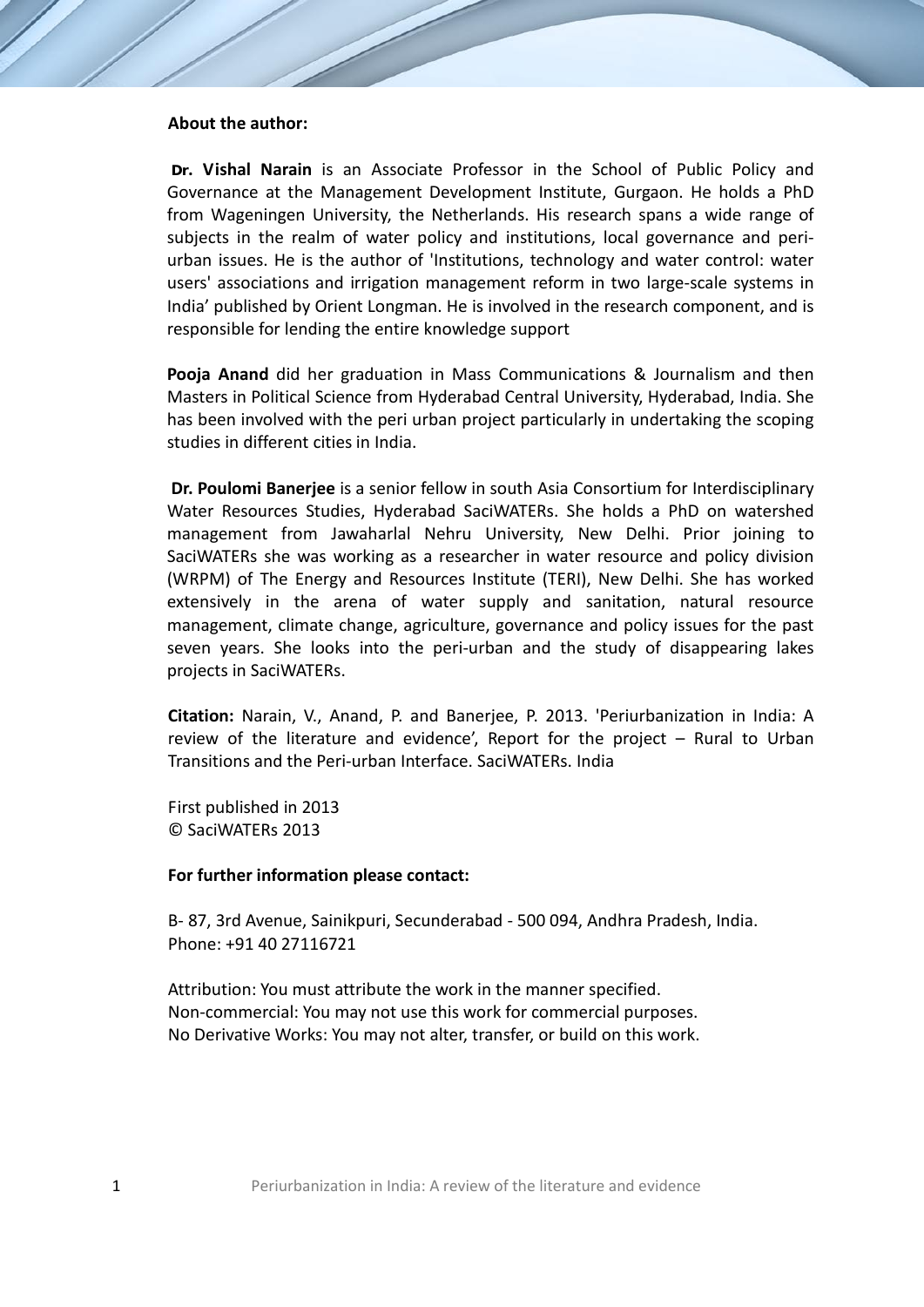# **1. Introduction**

This paper provides an overview of the periurbanization process in India. It draws on two components; namely, a literature review around periurbanization processes<sup>1</sup> and second, on semi structured interviews with key stakeholders in five major Indian cities, namely, Chennai, Ahmedabad, Patna, Guwahati and Chandigarh. These five cities were chosen in order to understand the diverse nature of urbanization and periurbanization processes. They are located in different parts of the country with different underlying agro-ecological contexts. Chennai, located in the Southern Indian state of Tamil Nadu presents the case of a city expanding along a coast-line; while the Union Territory of Chandigarh, located in the North, is expanding into the foot-hills of the Shivaliks. Ahmedabad, in the Western Indian state of Gujarat, presents threats to the riverine ecosystem. Patna is the administrative capital of the East Indian state of Bihar, located in the alluvial plains, while Guwahati is located in the North-Eastern state of Assam. Figure 1 below shows the location of the five cities on the map of India.



**Figure 1: Five cities visited for the periurban study** 

 $1$  Though the focus is on the Indian literature, an effort is made to place in the context of the larger international literature on periurban issues.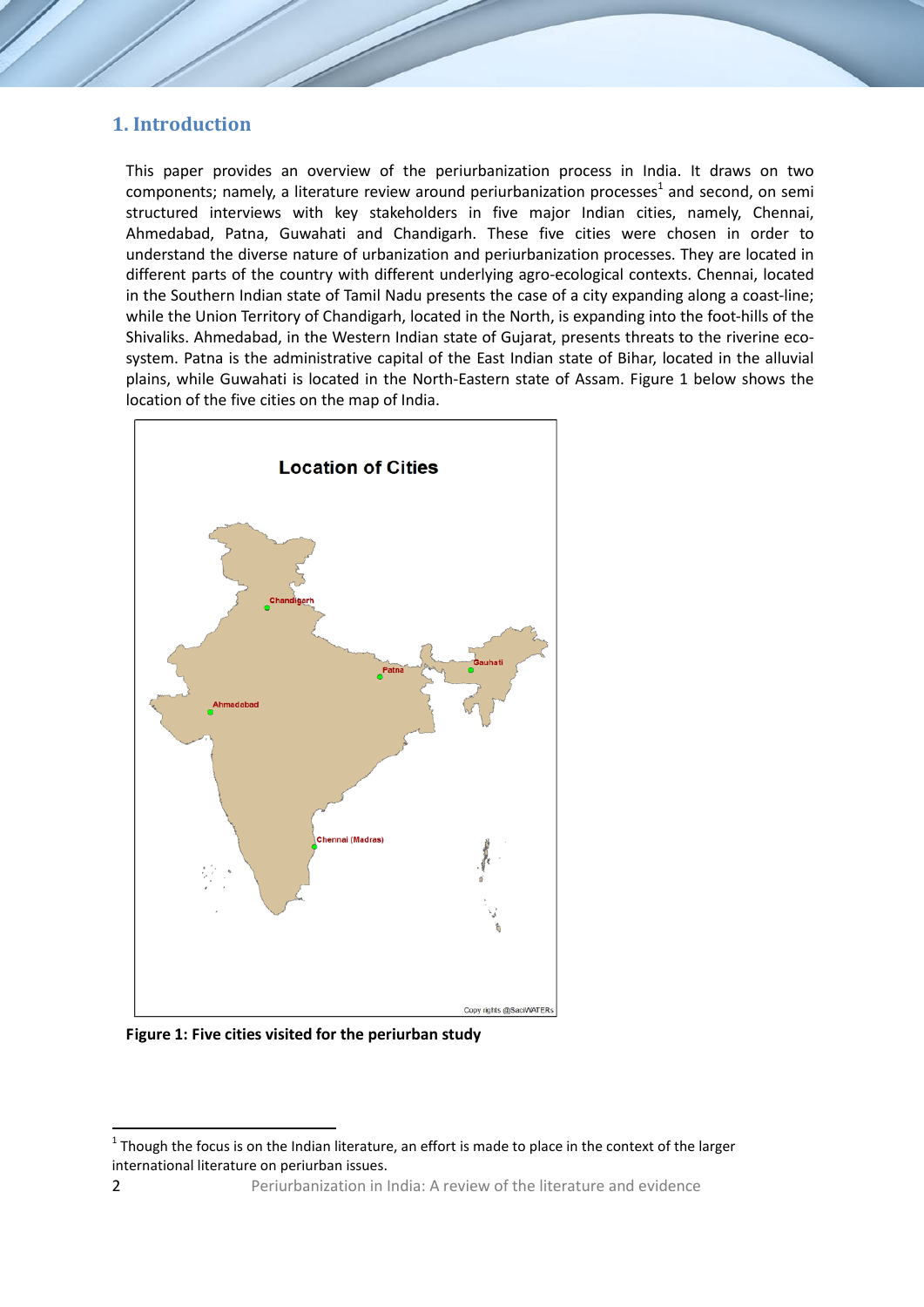In these five cities, semi-structured interviews were held with key representatives from the Government, NGOs (Non-Government Organizations), academics, researchers and students working on periurban issues. They were interviewed regarding the driversshaping the urbanization process in these cities, the major environmental challenges confronting periurban contexts, emerging governance and institutional issues, as well as some recent initiatives to address these concerns. A snowball sampling technique was followed to selected the interviewees; after an initial selection of respondents, further leads were obtained to interview other relevant informants.

The organization of the paper is as follows. The following section - section 2- presents an overview of conceptual issues in defining and characterizing periurban. Section 3 presents a discussion of the factors that shape periurbanization processes, i.e. the socio-economic drivers of periurbanization. Section 4 presents the major environmental and natural resource challenges that are confronted in periurban contexts, as well as their implications for health and human well-being. Section 5 concludes the paper by discussing major governance issues and policy options advocated to deal with periurban problems, as well as the practical constraints in implementing them.

# **2. Conceptualising, identifying and characterising the periurban**

This section of the paper examines some of the debates surrounding the definition, conceptualization and characterization of 'periurban'. The recurring ideas in this body of work are the futility of place-based definitions of periurban as well as the emergence of this concept to straddle the traditional rural-urban dichotomy in the development literature and in conventional planning approaches. One of the important functions that the concept seems to perform is to defy the bracketing of all social and economic life as being either 'rural' or 'urban'. It seems that in the ultimate analysis what may count is not so much a consensus meaning of the word periurban, but rather an understanding that rural and urban are sheer points along a continuum and that they are labels or constructs that are closely related. Understanding and appreciating the flows of goods, services and resources across the rural and urban is essential not only for understanding periurban livelihoods – as widely argued in the periurban literature - but also for appreciating development processes in general.

Another – and closely related - theme in this body of work is that process or concept-based definitions of periurban seem to be more relevant than place-based definitions around geographically demarcated boundaries. It is easier to identify periurban areas by features and processes than to look at fixed geographical distances or boundaries from the city; periurban locations are areas of intense land use change, social and economic heterogeneity, contested natural resource use and occupational diversification.

These features were found to be present and common in the periurban locations visited around all the five cities for this study, though their extent varied depending on the nature and scale of changes witnessed. In all the five cities, it was difficult to demarcate a uniform distance from the core of the city that we could call periurban; it was at best a transition zone from the city core to the peripheral areas characterised by mixed and changing land use, often led by a real estate or IT (information technology) boom. There were important land use changes - creating new pressures on natural resources as well as potential for conflict - driven largely by real estate and policies for special economic zones. These received a further boost from the development of transportation corridors that facilitated migration as well as daily movement of people from the adjoining towns and villages. However, since many of these changes were unplanned, they resulted in several environmental and natural resource management problems arising mainly from the expansion of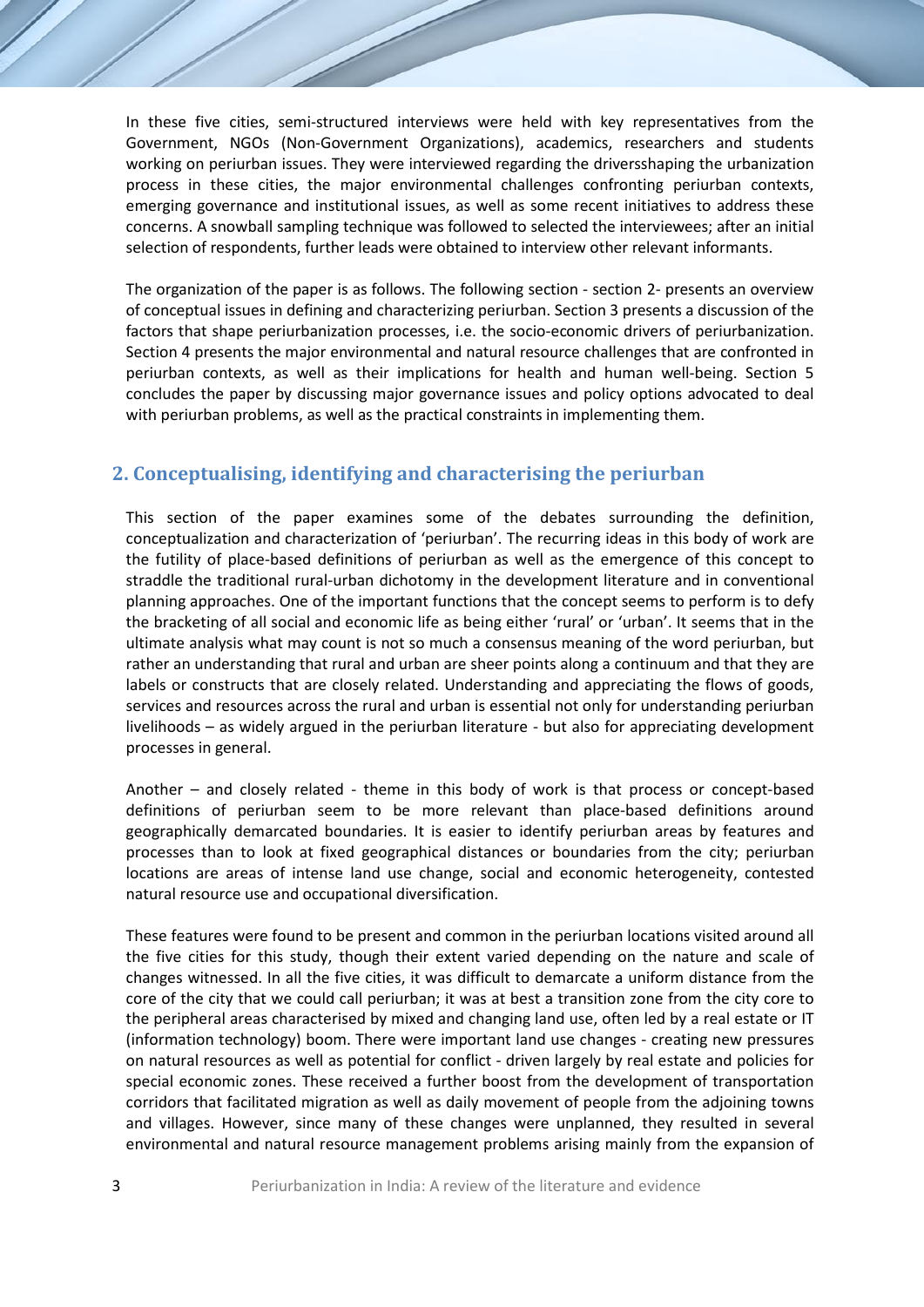these cities beyond their carrying capacity. A practical relevance of this concept thus is that that it helps us understand how the ecological foot-print<sup>2</sup> of cities is borne, straddling the rural-urban divide. Though there were important governance challenges, we notice several responses from civil society and non-government organizations in addressing them.

## *Defining periurban*

There is no single satisfactory definition of the word 'peri-urban' and different definitions are understood to apply in different circumstances (Brook and Purusthothoman et al. 2003). However, broadly speaking, the word has come to be used in three different ways, namely, to denote a place, a concept or a process (Narain and Nischal, 2007). As a place, it refers to rural fringe areas surrounding cities. The terms used to describe such locations are periurban settlements, ruralurban fringe, urban outgrowth or hinterland. Since they bear the spillover of urban expansion, they are considered to be an extension of the main city.'... for many purposes, it is important to consider the periurban zone as an extension of the city rather than as an entirely separate area. Conversely, the periurban zone should also be considered as part of the adjacent rural area for purposes of a holistic approach to rural research and development since there are two-way influences and interactions (Simon and Mc Gregor et al., 2006: 9-10)'.

Place-based definitions of peri-urban however are questioned by many periurban scholars; they see the emphasis as not simply on a geographical space but focus instead on underlying features and processes. '….it appears that no single definition will fit all circumstances and situations unless couched in broad and functional terms, rather than attempting to set discrete spatial limits (Simon and McGregor et al., 2006: 10)'. Iacquinta and Drescher (2000), for instance,question the tendency to define periurbanin terms of geographicallocation of a place vis a vis urban centers,butratherunderpintheimportanceoftheunderlyinginstitutionalcontexts.This means that proximity to the towns in itself does not define periurban; rather it is the co-existence of both rural and urban characteristics, rural-urban linkages and the flows of goods and services between them.This view is echoed by Bowyer- Bower (2006) who reiterates that what constitutes the peri urban is where rural and urban land uses co-exist, which may be in continuous or fragmented units in any one area; further this juxtaposition of the rural and urban land uses can geographically occur *anywhere - in the core of the city, at its periphery or in a village* (emphasis added). A UNFPA report (UNFPA, 2007) suggests that the varied processes of peri-urbanization defy a simple definition or quantification, but that there must be opportunities for more social and sustainable uses of peri-urban space. $3$ 

 $2$  Ecological foot-print is a measure of the resource consumption (Rees, 1992). Cities have a metabolism, that draws on resources from the periphery and throws back wastes into it.

<sup>&</sup>lt;sup>3</sup> That space-based definitions of periurban can be problematic is clearly brought out by the case of Chandigarh. In fact, we can define periurban differently for Chandigarh, depending upon what we take as the reference point or bench- mark for 'urban'. Within the U.T (Union Territory) of Chandigarh, there are both rural and urban demarcated areas.The area comprising the urban designated areas of Chandigarh along with the Mani Majra village – that provided land for the construction of the city's new residential areas, the IT (Information Technology) park and special economic zone - constitute the UA(Urban Agglomeration) of Chandigarh.In other words, if we consider as "urban", only the urban designated areas of the U.T. of Chandigarh, Mani Majra would be considered as part of the periurban. Conceptually, this makes sense since Mani Majra has provided land and other resources for the expansion of the capital city, including providing land for several residential areas, as well as the modern IT Park. If however we consider the UT of Chandigarh as a whole, then the periurban parts are the expanding frontiers of the city in the direction of the adjoining towns of Panchkula, Pinjore/Kalka and Mohali.Thus, a frame of reference is very important in definingwhat constitutes periurban.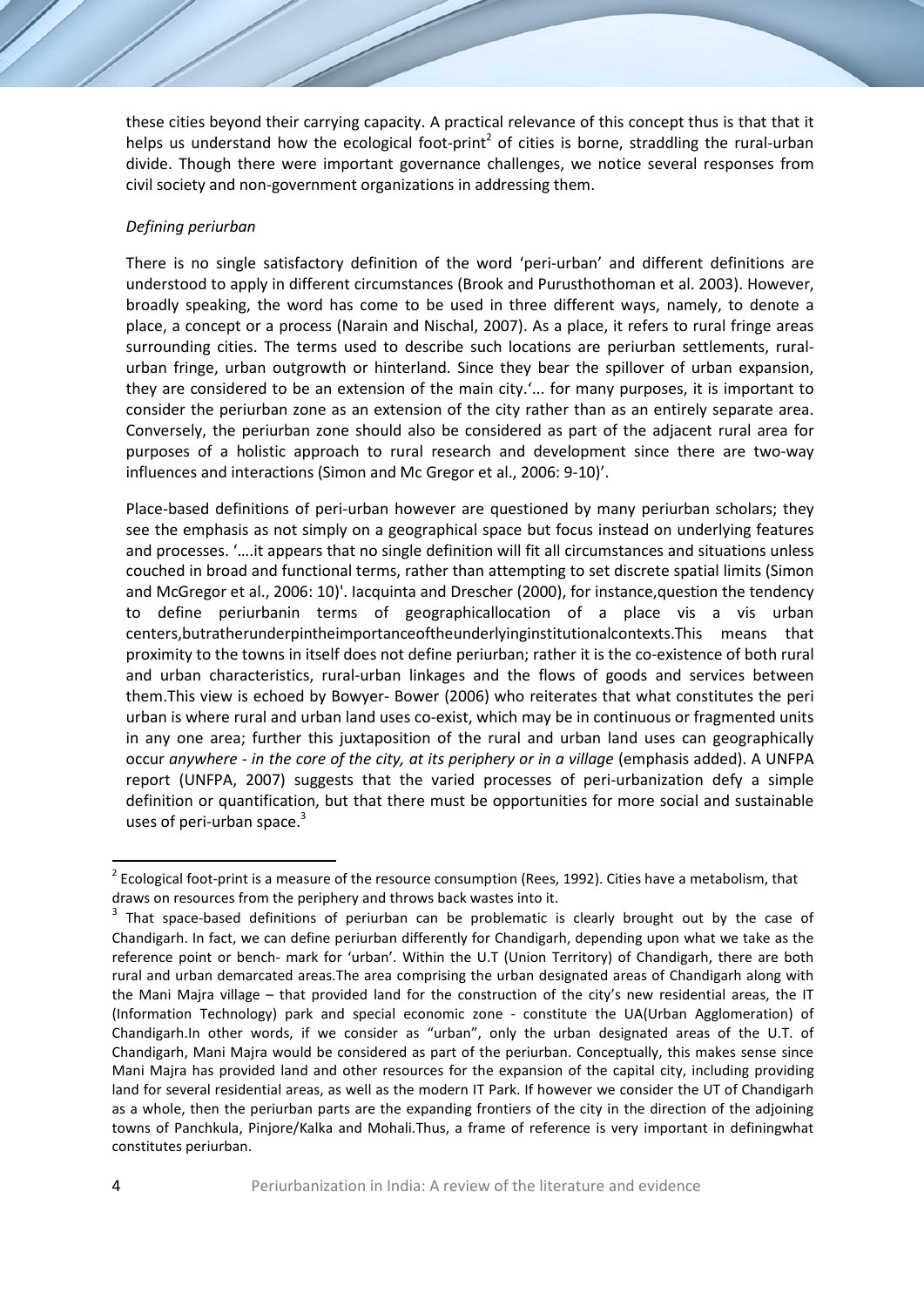Throughout the developing world scholars have attempted toanalyze peri-urban areas in an effort to define 'mixed' rural–urban interfaces, and to construct a new rurality which undermines the notion of rural livelihoods being separate from urban. The peri-urban is portrayed as a space in itself, but one that envelopes dynamic interactions between the population and the landscape and their associated land uses and livelihoods. It supports a vibrant flow of agricultural goods and ecological services both within periurban zones and between peri-urban and urban core areas, but also potentially among more traditional rural communities (Lerner et al., 2011).

'Periurban' has thus come to serve as a term to denote the intermediary zone between the 'rural' and the 'urban', that is, a geographical space where the rural meets the urban. This is echoed in terms that have similar connotations in other languages. The nearest equivalent to the term periurban in Dutch is *halfstedig,* meaning semi-urban; in German it is *urban landlichen zonen* (urban rural zones); and in Afrikaans it is *buitestedelik* (outer city or beyond the city).In East Asia the term often used is *'desakota'* (city village) (Simon andMcGregor et al., 2006; McGee, 1991), highlighting the periurban to meana space where both rural and urban features co-exist.

The futility of place based definitions comes out further when we consider that even 'rural' and 'urban' constitute fluid spaces, open to redefinition and reconstitution. Shenk (2005) emphasises that the peri urban cannot be understood based on the traditional dichotomy of urban and rural, moreso because these spaces themselves are fluid and with geographically shifting boundaries. The urban fringes expand and shrink geographically, 'eating' their way into the countryside, while they are swallowed by the expanding urban core area.  $4$  Hence, Shenk suggests 'the concept of a two-fold dynamism in a "rolling" fringe'. Simon (2008) asserts that the classic urban-rural dichotomy no longer exists and the peri-urban area is now a recognized entity for both study and

- 2. All other places which satisfy the following criteria:
- i)A minimum population of 5,000;
- ii)At least 75 per cent of the male main working population engagedin non-agricultural pursuits; and

iii) A density of population of at least 400 persons per sq. km.

All areas which are not categorized as urban areas are considered as Rural Areas.

The first category of urban units is known as Statutory Towns. These towns are notified under law by the concerned State/UT Governmentand have local bodies like municipal corporations, municipalities, municipal committees, etc., irrespective of their demographic characteristics as reckoned on 31st December 2009. The second category of Towns (as in item 2 above) are known as Census Towns.

The census also defines an Urban Agglomeration (UA), which is perhaps what comes closest to the notion of periurban:An urban agglomeration is a continuous urban spread constituting a town and its adjoining outgrowths (OGs), or two or more physically contiguous towns together with or without outgrowths of such towns. An Urban Agglomeration must consist of at least a statutory town, and its total population (i.e. all the constituents put together) should not be less than 20,000.

 $4$  For instance, urban areas in India are defined as follows, as per theCensus of India 2011:

<sup>1.</sup> All places with a municipality, corporation, cantonment board or notified town area committee, etc.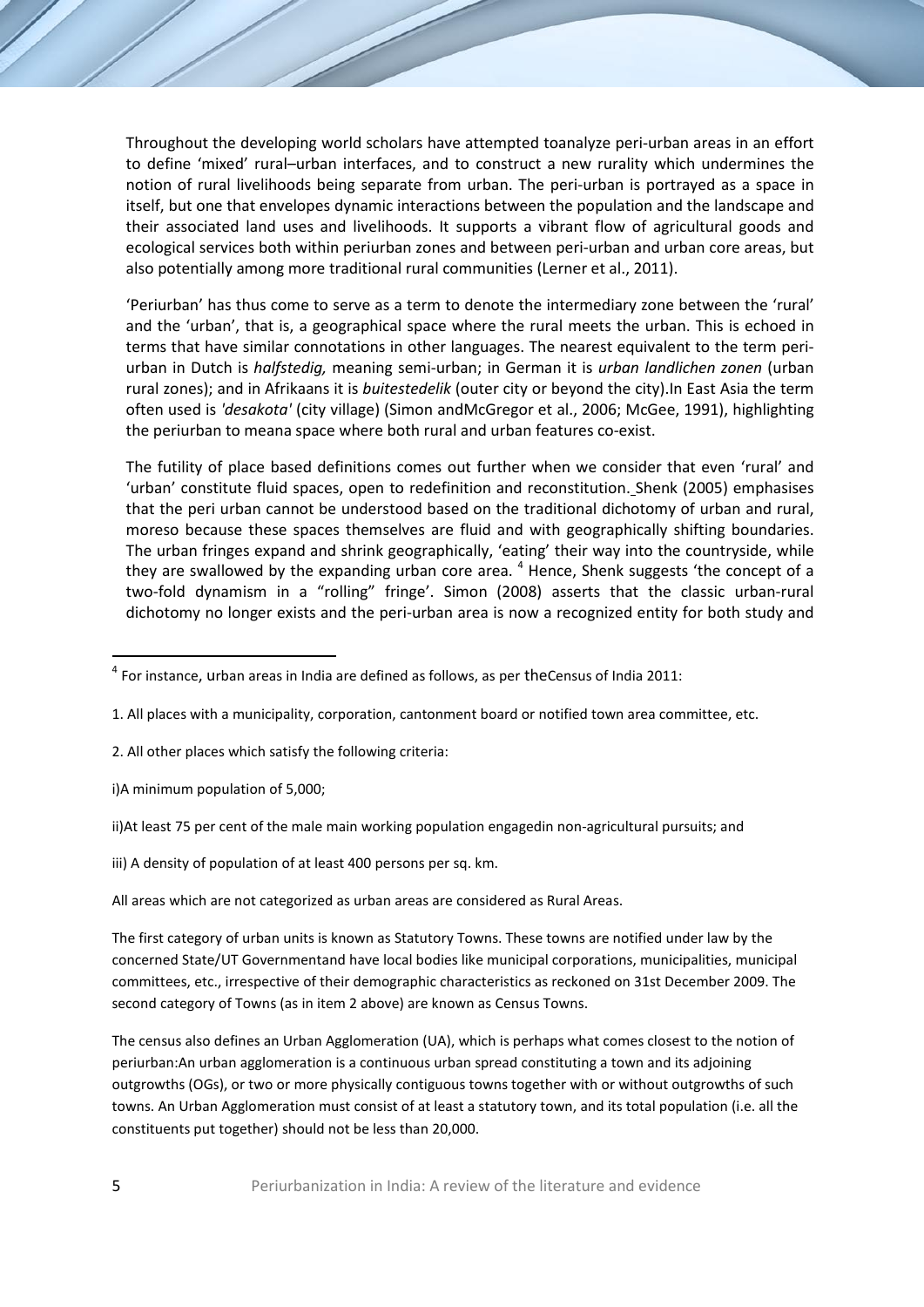policy planning. Despite social and economic factors that are different in the peri-urban regions across the world, there are enough common causes and concerns that warrant a common approach to a study of the peri-urban areas and addressing the problems typical to them.

For these reasons some scholars (see, for instance, Brook et al. 2003) argue that peri-urban is better understood as a process, rather than a fixed geographical place. In this sense, it represents the two-way flows of goods and services between villages and urban centres and the transition from rural to urban. More broadly, it could be understood as a concept that describes an interface between three systems, namely, the agricultural system, the urban system, and the natural resource system (Allen, 2003). In this sense, it serves as an analytic construct to study rural-urban relationships (Narain, 2009a); many scholars characterise it therefore as a periurban interface(PUI) (Allen, 2003; Brook and Purushotthoman et al, 2003).

The significance of the concept of periurban may therefore lie much more in the fact that it raises a fundamental question about the relevance of the rural-urban dichotomy – common in development studies and in government planning machinery – rather than as a tool to help demarcate certain geographical regions. As Simon and McGregor et al (2006) note, rapid urban population growth and expansion of the built-up area, technological change, global economic restructuring and the impact of externally driven macro-economic adjustment policies have combined to alter the interface between 'urban' and 'rural' quite profoundly in many places. Though the terms 'rural' and 'urban' are still used colloquially as mutually exclusive terms, and most people have clear mental conceptions of some ideal-type landscape corresponding to each, this simple dichotomy has long ceased to have much meaning in practice or for policy-making purposes in many parts of the global south, where the distinction between rural and urban tends to get blurred, as urbanization advances. A focus on conceptual distinctions is thus understood to be more appropriate for examining the continuum between the poles of urban and rural and understanding the dynamics of change as they characterise urbanization processes.

#### *Periurban as spaces of social and institutional transition*

Periurban areas are characterised by not only geographical, but also social and institutional transition. Socially, periurban areas are dynamic in nature, wherein social forms are constantly created, modified and discarded (Iaquinta and Drescher 2000). They are understood to be areas of social compression or intensification where the density of social forms, types and meanings increases, fomenting conflict and resolution. On account of land use change and the diversity of economic interests that this engenders, social groups tend to be heterogeneous and in constant transition (Allen 2003). Small farmers, informal settlers, industrial entrepreneurs and urban middle class commuters may all co-exist in the same territory, though with different and competing interests, practices and perceptions.

Much of the social dynamism and flux comes from the presence of migrants and new settlers. These social changes and transitions further have spin-off effects in terms of the range of economic activities that they foster.Periurban settlements often draw migrant labor that seeks employment in adjacent towns and cities, adding to the heterogeneity of the population. It is also common for relatives of periurban dwellers to migrate to the periurban settlements in search of better living conditions, amenities or jobs in adjoining towns. In periurban Faridabad and Gurgaon districts of the NorthWest Indian state of Haryana, for instance, the influx of migrant labor in periurban settlements was found to have altered the social composition of the periurban settlements (Narain and Nischal 2007; Narain 2009a).This, in turn, lead to a demand for rented accommodation in these settlements and renting out of accommodation emerged as a major new economic activity.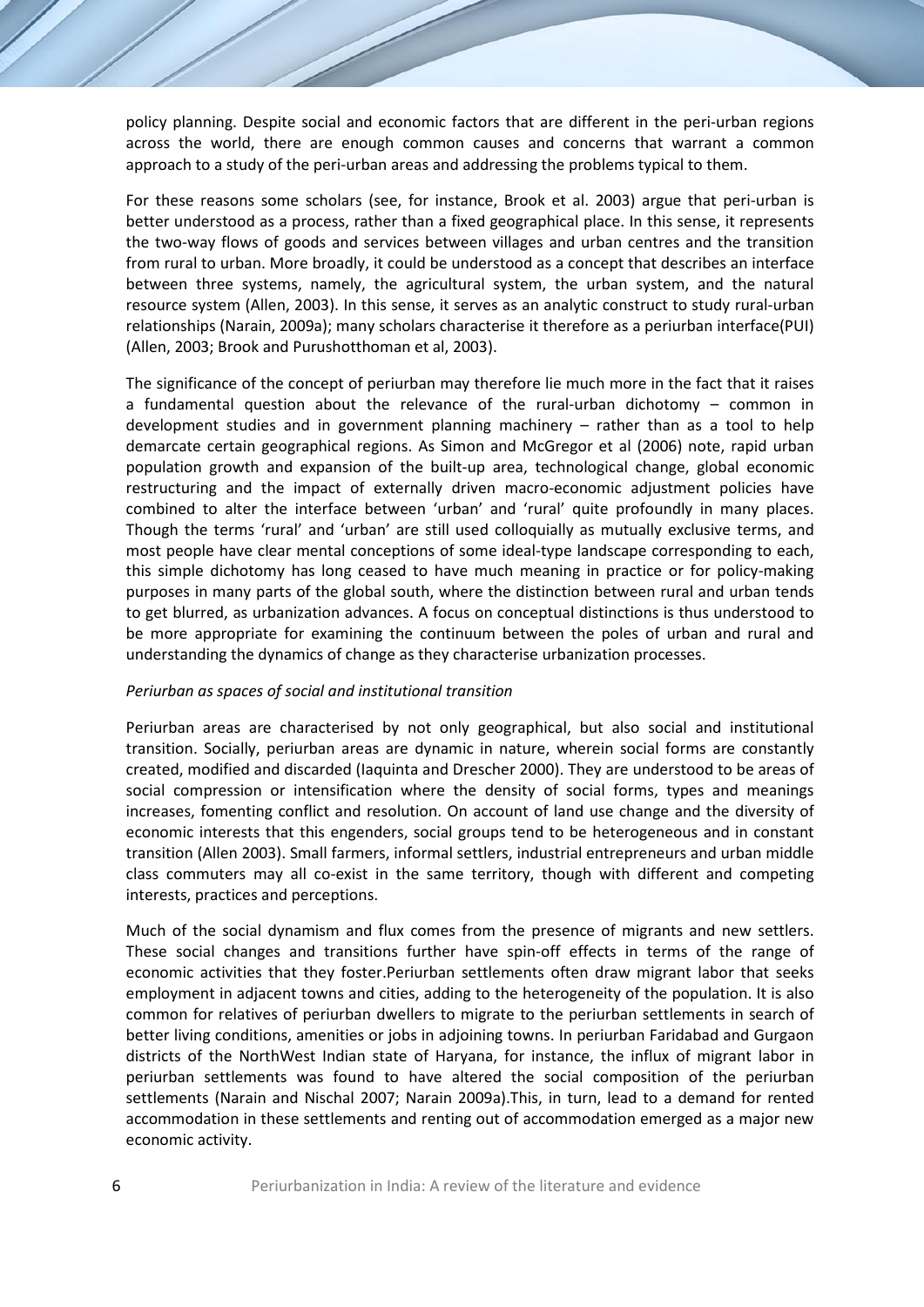Migration processes have played an important role in the emergence of UAs (Urban Agglomerations) around large cities like Delhi as well (Kundu, 2008). Migration was found to be an important feature as well as driver of the periurbanization processes in all five cities visited for this project, namely, Chennai, Chandigarh, Ahmedabad, Patna and Guwahati. Many of these migrants engaged in construction and other economic activities that had come to take shape in the emerging cities.

An important observation made on migration in the periurban literature is that rural out-migrants do not generally directly go to large cities (Iaquinta and Drescher, 2000). Instead, a series of moves is involved, called step migration, wherein rural migrants move first to villages or small towns and successively to more urban environments.In a study on patterns of maternal mobility in Kenya, Molyneux and Mung'ala –Oderaet al. (2002) found that most rural to urban migrants were familiar with urban environments before moving and having moved, continued to maintain strong ties.

Institutionally, too, periurban areas are in transition as rural governance bodies may become defunct, without being replaced by urban governance bodies. Periurban areas lie outside the legal jurisdiction of the cities and sometimes even outside the legal jurisdictions of municipal boundaries (Shaw, 2005). This can contribute to the challenge and complexity of addressing periurban as a policy space, as many subjects requiring attention may fall within the jurisdiction of neither urban nor of rural governments. For instance, in a study of Hubli-Dharwad in South India, the idea of a sewage treatment plant was dropped, as it was not clear – who – the urban or the rural government would pay for it (Brook et al, 2003). Conflicts may also arise between rural and urban governments over issues of land acquisition for urban expansion, as witnessed in Gurgaon (Narain, 2009a) or between rural and urban claimants over resources like land and water as witnessed both in Chennai and Gurgaon (Janakarajan 2009, Narain 2009a).

# *Contested natural resource use*

With the onset of urbanization, periurban areas grow in importance. This is because they provide the much needed land and water for urban expansion, while receiving much of the urban wastes. Since they involve resource reallocations across uses, they are fertile grounds for studying questions of justice and equity, as well as raise fundamental questions about the politics of urban expansion and planning. As they represent a transition from rural to urban, a study of periurban areas gives insight into the nature of urbanization processes, as well as who the gainers and losers in this process are.

Periurban areas perform different functions for several people (Douglas, 2006) - for the poor, they serve as places where it is easier to build shelters and to occupy land for agriculture; for industry, they serve as sources of materials essential for urban life such as water, bricks or clay; for the middle class, a place for houses ina rural setting with recreational facilities; for local governments, sites for discarding urban wastes;for conservationists, the site of valuable protected areas;for education and human well-being, the place of first urban contact with major areas of natural vegetation and biodiversity. For these reasons, a periurban location soon becomes a 'contested space (Douglas 2006: Pg 20)'. Such competing interestsexert pressure on the natural resources of the region, often leading to rural-urban conflicts around natural resources such as land and water. <sup>5</sup>These in turn can have important equity effects, further triggering off social and economic changes like migration. Janakarajan (2009) describes how water moving out from the villages to the city in periurban Chennai triggered off migration by farmers into the city, further stressing the already overstretched infrastructure.

<sup>&</sup>lt;sup>5</sup> See also Du Pont (2005), Du Pont (2007) andRuet and Gambiez et al (2007).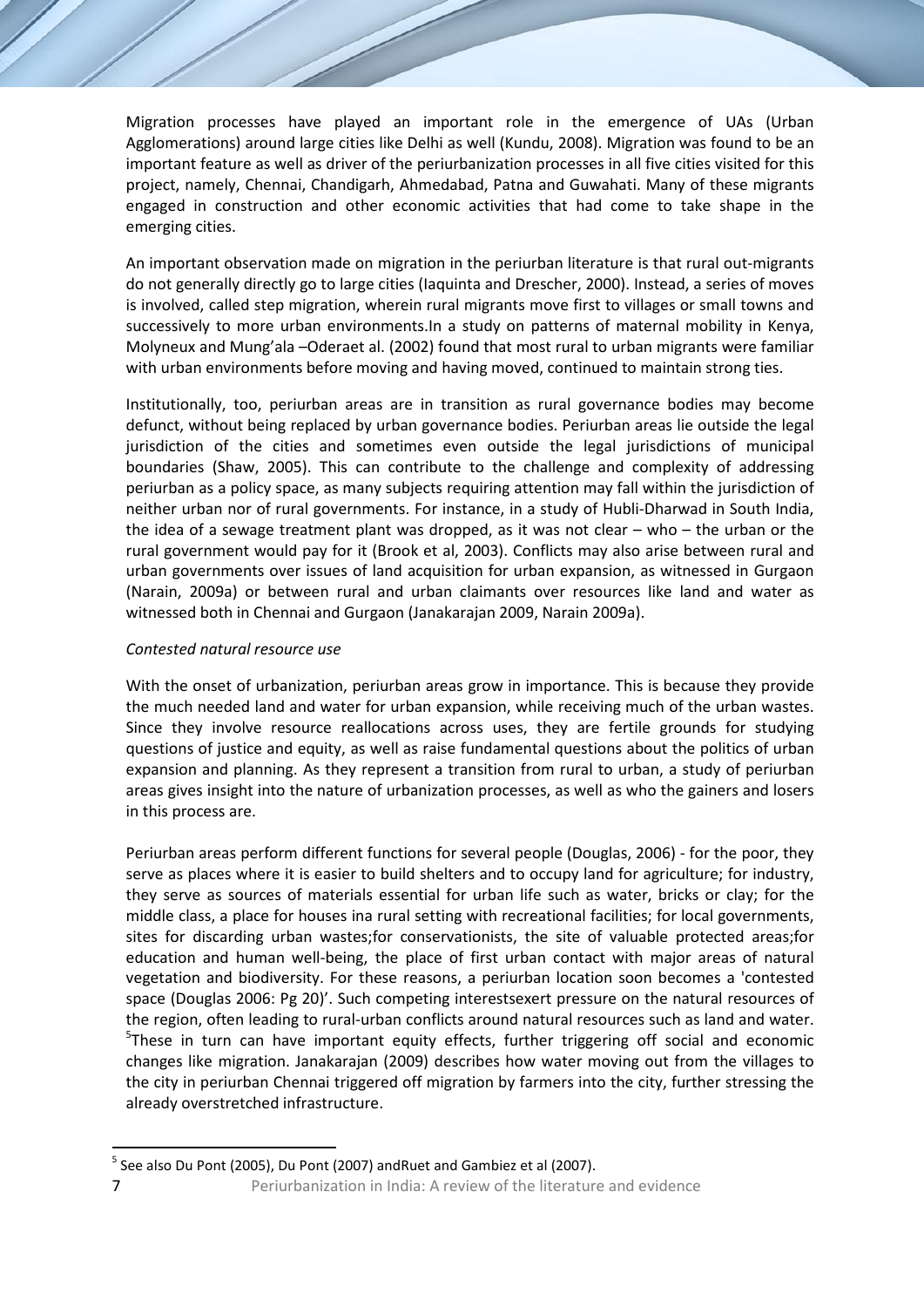# *Diversity of economic activities and the role of periurban agriculture*

Peri-urban areas encompass a wide range of economic activities, including farming, husbandry and cottage industries, together with industrial expansion, land speculation, residential suburbanization and waste disposal (Tacoli, 2006). They fulfil other key functions for urban areas as well, ranging from the supply of food, energy, water, building materials and other essentials, to the provision of ecological services such as wildlife corridors, microclimates and buffer areas against flooding. This involves a complex readjustment of social and ecological systems as they become absorbed into the urban economy.

Peri urban agriculture is in particular an essential feature of the peri urban context and is an important facet of rural urban relationships. It involves processes both of the rural-urban flows of water – as it is carried out often using urban wastewater, and land use change.

The emergence of the periurban interface creates important changes in livelihood opportunities and options, affecting the scale and pattern of agricultural activities. However, the nature and direction of these changes is hard to predict and depends on local contexts. Changes in livelihoods can be complex and generalizations difficult, unless the understanding of these generalizations is rooted in very local contexts. In the Hubli-Dharwad region in South India, for instance, the creation of urban markets combined with the availability of irrigation created an opportunity for farmers to raise cash crops (Brook and Purushothoman et al., 2003). As agricultural workers commuted to the cities for work, there occurred a shift to the less labour-intensive crops such as mango cultivation. Dairying turned out to be an important livelihood for periurban landless near the city; buffalo numbers increased over the previous decade, particularly in the landless households. In contrast, in periurban Gurgaon, farmers moved increasingly from commercial to subsistence farming as they were left progressively with smaller parcels of land, in the face of land acquisition (Narain, 2009a).

While urbanization processes can engender transformations in agricultural practices, their sustainability is often challenged by other uses, often those of more powerful interest groups. Kundu and Konar *et al.* (2001) describe the process of the emergence of the periurban area adjacent to Kolkata and the transformations in agricultural practices engendered by this. This region was found topractice three productive activities namely pisciculture, vegetable and paddy culture, utilizing the city's sewage and garbage. The periurban agriculture in the rural fringe area of the city was traditionally confined to the production of rice, wheat, potato and vegetables like in other rural areas of West Bengal. Subsequently, construction of new roads and railway tracks opened up the possibilities of transportation of the area's produce to the urban market. Garbage farming (sewage fed agriculture), and sewage fed aquaculture emerged as the major forms of cultivation. Garbage scavenging also emerged as a source of livelihood for a small but significant section of the population.<sup>6</sup> More than fifty per cent of the work force was reported to be directly engaged in the sewage fed agriculture (rice and vegetables) in the waste recycling region. These activities co-existed with other activities; a good number of people were found to be engaged in ancillary activities such as transportation, packaging and wholesale retail of the produce for their livelihood. While most environmentalists would opt for the continuance of the *bheris* (fish farms) in the region, land developers were bidding higher prices for turning these *bheries* into a concrete jungle to cater to the housing needs of the metropolis.

*Periurban livelihoods : across rural and urban spaces*

 $6$  However, despite proximity to the city market, the local farmers were reluctant to sell their produce directly to urban markets due to problems relating to transportation(Kunduand Konar et al., 2001). Besides, farmers received too little a price for their efforts.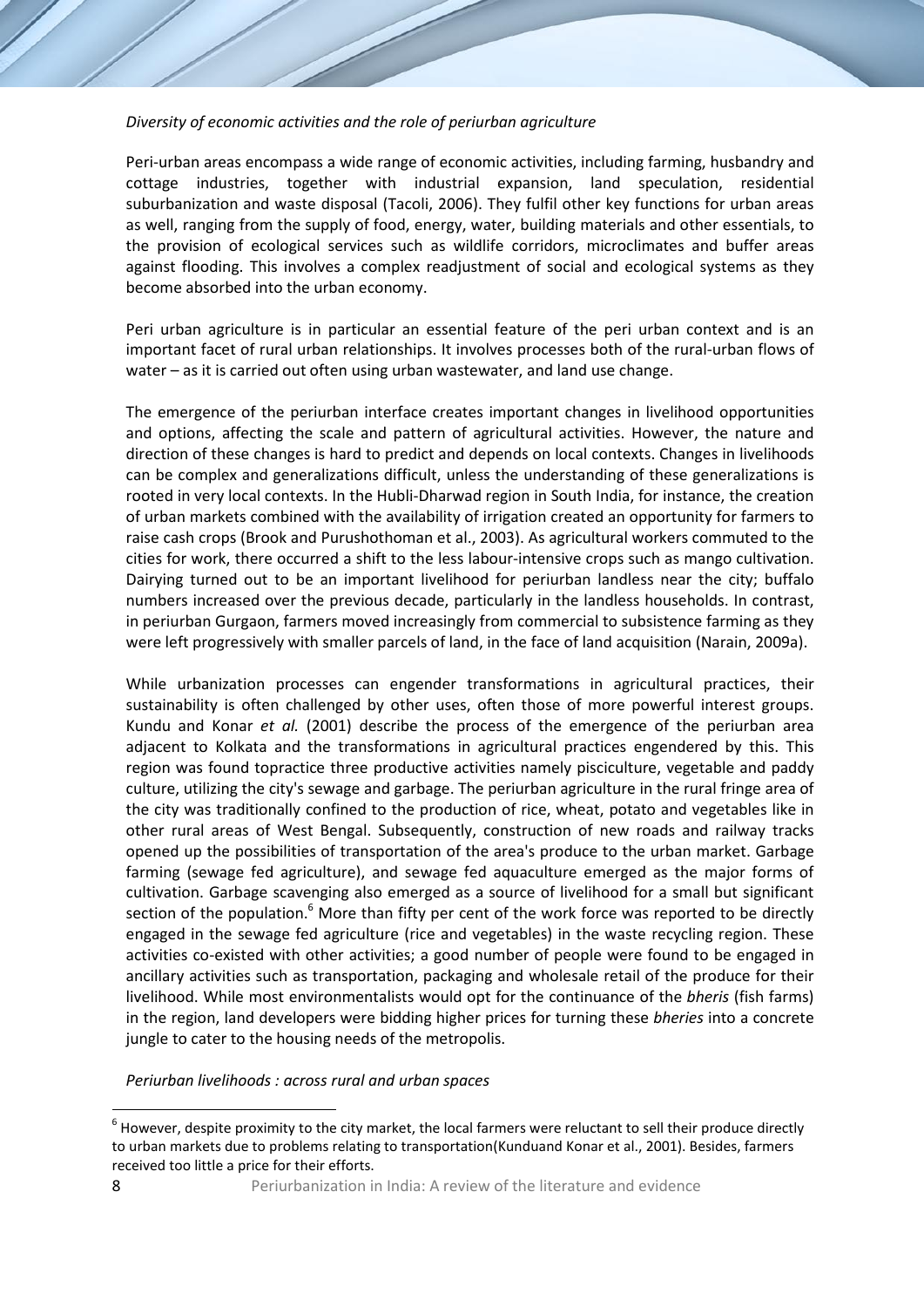Peri-urban areas are characterized by a mixture of land uses associated with a range of urban and rural livelihoods. Settlements are generally inhabited by communities of different economic status relating to land prices, which are affected by location in relation to the city, and which are considerably higher than in rural areas (Parkinson and Tayler, 2003).

A distinguishing characteristic of periurban livelihoods is the role of both rural and urban resources in maintaining household security (Baker and Wallevik, 2003). Periurban households draw their income both from agricultural activities as well as casual or regular employment in the neighbouring cities. Further, inequalities tend to exist widely as the elite are able to pre-empt both urban and rural resources for accumulation while the not-so-well off negotiate and struggle for survival (Tacoli, 2003).

Processes of "periurbanisation" distribute risks and opportunities unequally. The urbanization and expansion processes underway and the diversity in access to resources such as land and water can create wide disparities within periurban contexts. For instance, in periurban Gurgaon, farmers who had their agricultural holdings geographically dispersed suffered less from the risks of land acquisition than did farmers whose lands were geographically concentrated (Narain, 2009a). Further, farmers were found to be able to gain from diversity in sources of irrigation depending upon the location of their fields. Farmers with lands lying adjacent to sewerage canals were able to gain from sewerage irrigation, while others had tostay content with others sources, predominantly tubewells.

Multiple income generation and the involvement of children in economic activities are largely strategies of poor periurban women who do not have access to sufficient cash to guarantee access to the basic needs of life (Brook and Purushothaman et al.*,* 2003). In some studies on livelihoods in the periurban interface, migration is shown to provide a socially acceptable alternative for young women who try to escape from familial and community control (Tacoli, 2002). Remittances are anotheressential aspect of periurban livelihood strategies. Sending remittances is perceived as a moral obligation, as well as a way to maintain claims on assets in home areas.

#### *Rural-urban links: essential in supporting periurban livelihoods*

An understanding of the periurban interface requires an understanding of these linkages and flows of goods and services between towns and rural areas. These linkages tend to be mutually supportive and cyclical. They also perform important functions in terms of maintaining the social bonds between migrants and residents. For instance, migrant networks have been reported to perform important functions in facilitating migration and in channeling support to the wider home community (Tacoli, 2002).

Tacoli (1998) notes that the flows and links between rural and urban areas, their scale and strength, in turn,are determined by the nature of economic, social and cultural transformations (Tacoli, 1998). These can bedivided further into three broad categories: the global, the national and the local levels. At the global level, the liberalization of trade and production has changed or reshaped rural-urban interlinkages in most regions. At the national level, macroeconomic policies linked to reform and adjustment have an impact on rural-urban interactions. At the local level, the nature and scope of rural-urban interactions is influenced by several factors, ranging from geographical and demographic characteristics, to farming systems, and to the availability of roads and transport networks linking local settlements to a number of urban centres where markets and services are located.

#### *The spatial dynamism in periurban*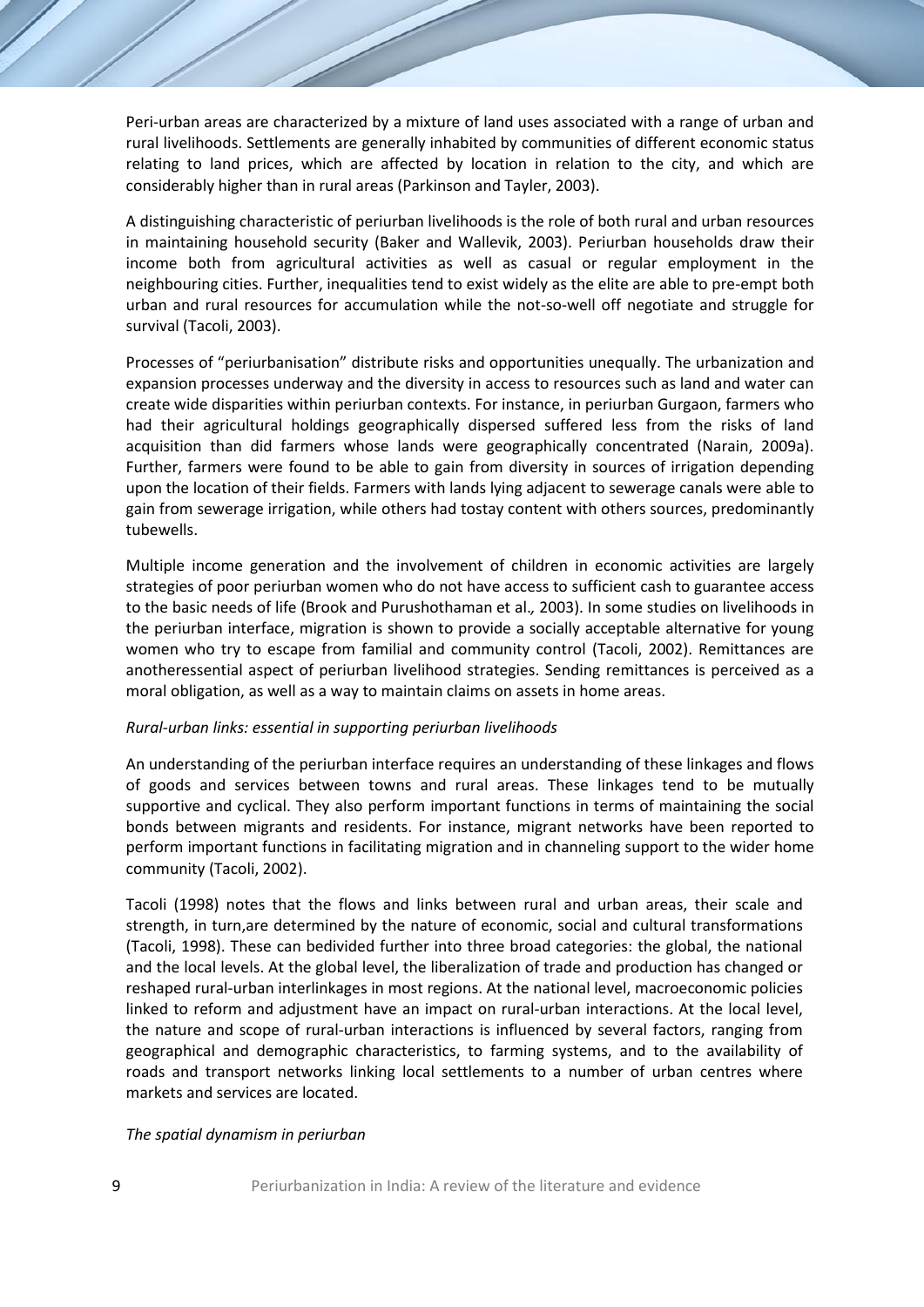The concept ofaperi-urban zone or interface cannot be a static one, that would refer to distinct and fixed boundaries, but should on the contrary be understood as a dynamic concept. Peri-urban zones undergo a continuous evolution. Very often villages get reclassified as towns, and towns as cities. As aptly underlined by Hans Schenk who draws on the Asian experience, they expand and shrink geographically, 'eating' their way into the countryside, while they are swallowed by the expanding urban core area. Some authors therefore refer to the peri-urban interface as 'a region of change' (DFID, 1999 cited in Rohilla, 2005). Lintelo et al (2001) refertothe demographic and economic expansion of cities, through processes such as migration and industrialization that tend to be accompanied by spatial expansion, resulting in encroachments by cities upon adjacent periurban areas. At the same time, they suggest that areas that were earlier distant from the city and rural in character will subsequently start falling within the cities' reach or band of influence and typically, increased interaction with and access to the city economy, in terms of capital, labour (public and private) goods and services will subsequently trigger the transformation of the rural to peri-urban areas. The rural-peri-urban- continuum itself is thus dynamic in nature and the changes tend to be more marked around cities that are rapidly urbanizing or growing both economically and spatially, as compared to slower-growing or stagnant urban cores.

# **3. Socio-economic drivers of Peri Urban**

Urban transition in India reflects a metropolitan region, comprising UAs (Urban Agglomerations) or cities and their outgrowths (Kumar, 2001). The spilling over of population from India's major cities into these areas has occurred since the 1990s, sustained by a middle class housing demand that has caused the population to move to the outskirts of the city where land is cheaper (Shaw, 2005). Typically, rapid population growth in the main city results in increased demand for land and higher housing costs which in turn result in the outward movement of people from the main city to the city fringes, where they look for cheaper accommodation and residential land (Kumar, 2001). This phenomenon is now happening in several metropolises in India.

Increases in urban population and the need for better connectivity to cities, in turn,fuel the growth of urban related infrastructure. This drives up land prices and changes land use patterns. As a consequence, land in the periurban areas gradually becomes monetized (Brook et al., 2003; Kumar, 2001). This process of periurbanization is witnessed conspicuously in major Indian cities where a real estate boom has transformed the pace of development. There has been a massive land acquisition process; land has been acquired by the state and private corporations for several industrial, residential and recreation purposes, changing land use away from agriculture and allied activities.

Other factors contributing to the growth of UAs in India are the process of industrial decentralisation and the imposition of stricter policies forreducing pollution in major cities in order to comply with global requirements. The failure of the state executive and legislature to effect changes in the urban environment, coupled with the increasing pressures of investment agencies, Multi National Companies (MNCs) and Trans National Corporations (TNCs) has resulted in peripheral areas facing the brunt of relocation of polluting industries. The Supreme Court of India has often issued directives for the closure of hazardous polluting industries in the urban core areas and their relocation in periphery areas, preferably in the extended metropolitan zones or the periurban regions (Kumar 2001). Neo-liberal policies giving greater space to private enterprise and large transnational corporations and policies for the creation of special economic zones have clearly played an important role in the creation of periurban spaces (Shaw, 2005; Narain, 2007; Reddy 2005; Keivaniet al, 2007).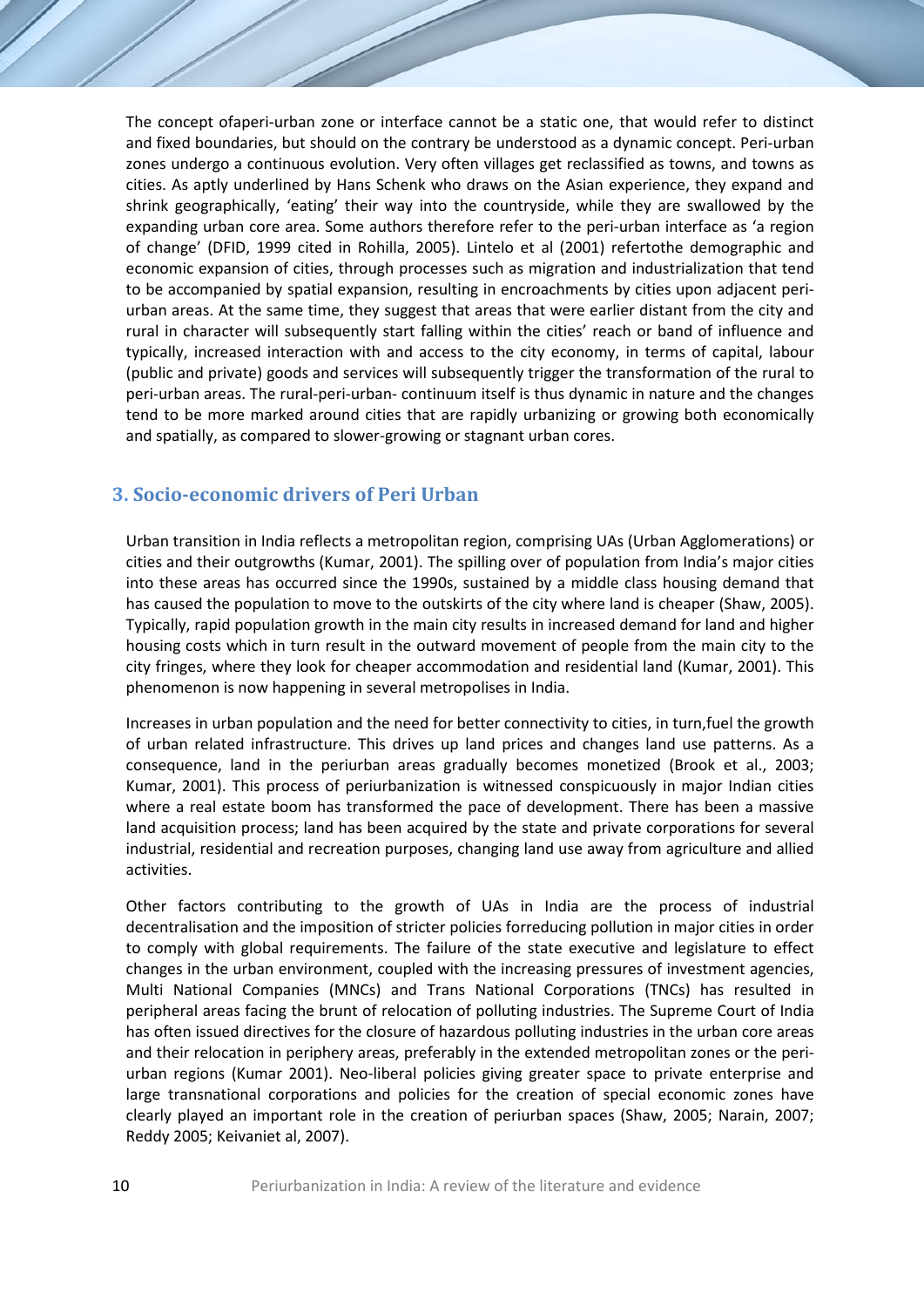## *Residential development*

Residential development acts as a major driver of peri urbanization. The UNFPA's Status of World Population Report (UNFPA 2007) highlights the fact that change in the value systems in the people residing in the urban areas to return to rural living and being close to nature was a part of the search for better quality of life and this precipitated in the middle and upper middle classes looking for residences in the peri urban spaces. Further, the intensive use of the automobile for daily commuting was both a cause and a consequence of urban sprawl (Arbury, 2006). This pattern of settlement spawned new locations for trade and services and this, in turn, further promoted automobile use and outward city growth.

The above mentioned report points out that the suburban model of urban sprawl was closely associated with lifestyle preferences and the widespread availability of the automobile in a particular cultural setting. Housing, road-building and zoning policies, also inspired by suburban ideals, combined to promote low-density housing. Further, catering to the needs of the suburban population stimulated decentralization of economic activities and the diversification of outlying areas (UNFPA, 2007). These value changes, and the greater availability of personal transport, especially the automobile, are spreading cities outward (Monte Mor, 2006 cited in UNFPA, 2007).

# *Land speculation and Industrial Expansion*

Another perspective- as noted above and relevant particularly to the context of India - is that periurbanization is fuelled, in part, by land speculation, nurtured by the prospect of rapid urban growth. Speculators hold on to land in and around the city, expecting land values to increase. They do not bother renting, especially if they fear that users might gain some rights to continued use or controlled rents. People who need land for residential or productive purposes must therefore find land further from the centre (UNFPA, 2007). Changes in the structure and location of economic activity contribute greatly to peri-urban growth. Better communications and transportation networks make outlying areas increasingly accessible. Globalization encourages economies of scale in production and distribution, which, in turn, encourage large facilities occupying large tracts of land. Tacoli (1999) talks about a deconcentration and decentralization of production, often found on the outskirts of the more dynamic cities, where growing workplaces and workforces can no longer find space in city centres, making spill-over growth inevitable.In turn, the periphery offers cheaper infrastructure, land and labour, which encourage further periurbanization. Policies for setting up special economic zones and giving a boost to the outsourcing industry have been very influential in shaping the periurbanization processes in the five cities that were visited for this study. Industrial expansion played an important role especially in Ahmedabad, giving rise to a range of supporting economic activities, while the IT boom was an important factor shaping the expansion of Chennai and Chandigarh.

# *Availability of cheap labour and export driven policies*

Peri-urbanization draws a migrant workforce and abruptly changes many rural residents' economic activity from agriculture to manufacturing and services. Such changes have been particularly pronounced in East Asia, where agrarian villages have become leading edges of urban change ( Leaf, 2002 cited in UNFPA, 2007).In East Asia,the combination of ill-defined property rights, export-driven policies and imperfect land markets has contributed to particularly rapid peri-urban growth(Webster, 2002). The UNFPA report cited above uses the example of China and demonstrates how in China, foreign investments have transformed rural economies and communities, often triggering major changes in social structure and human-environment relations.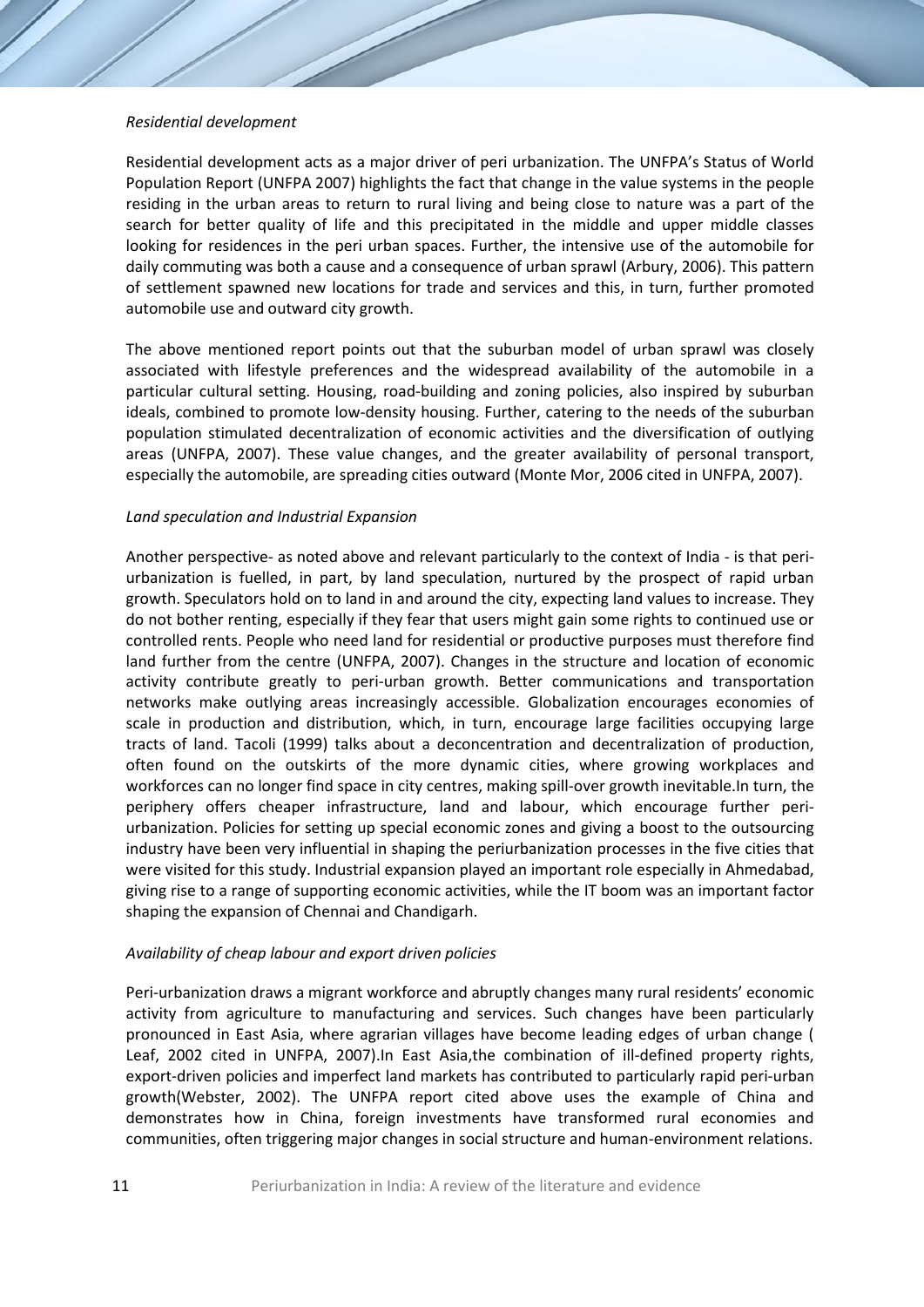#### *Slum Rehabilitation*

Peri-urban areas often provide more accessible housing for poor residents and migrants in informal and scattered settlements. There is a general competitionbetween the residents and the poor settlements, while the latter tend to be more insecure and subject to removal, the residents generally lack services and infrastructure. They compete with agriculture for space, and both can be displaced by other economic uses. Land conversion, market opportunities, and rapid flows of labour, goods, capital and wastes force land prices up (Allen et al., 1999). Peri-urbanization also increases the cost of living for the original rural population (Rostam, 1997).

#### *Weak Government Regulation*

Since peri-urban areas are generally beyond or between legal and administrative boundaries of central cities, the capacity of government authorities to regulate economic activityis particularly weak (Parkinson and Tayler, 2003). As a result, the process of urbanization can be, to a great extent, unplanned, informal and illegal, with frequent struggles over land use.

Looking at the factors driving periurbanization in the five cities visited for this study,the IT boom clearly stands out particularly in Chennai and Chandigarh. IT enclaves along the Old Mahabalipuram Roadin Chennai and Mani Majra in Chandigarh have been a new major claimant of land and water, as have been gated communities, up-market medical facilities as well as new and upcoming educational institutions. The development of transport corridors, roads and networks has played a clear role in causing a concentration of population in these periurban zones.

The most interesting case of expansion is perhaps that ofChandigarh. The planning of the city of Chandigarh started in the 1950s and most of it came to fruition in the 1960s. The Periphery Controlled Area Act, 1952, recommended a wide green belt (initially of 8km which later increased to 16 km) around the entire Union Territory of Chandigarh. The idea was to curtail further expansion. This Act sought to regulate the development and prohibited establishment of any other town or village and forbid commercial and industrial activities in the periphery zone. The idea was that Chandigarh would always be surrounded by the country side.<sup>7</sup> However, the provisions of this Act were violated both by the state governments of Haryana and Punjab, as they sought to develop Panchkula and Mohali, respectively.

The original plan prohibited any construction activity within 16 km of city limits. The State Governments of Punjab and Haryana nevertheless created satellite townships within this prohibited zone.Besides, a large cantonment was set up at Chandi Mandir and the Union Territory Administration developed Mani Majra, a village just beyond the capital project area as a residential complex. To the South of the city, the Government of Punjab created Sahibzaada Ajit

 $7$  One of the main assets of Chandigarh has been the continuity of its green space. Chandigarh has been considered to be a good example for other Indian cities that have been trying to struggle with how to attendto their problems of urban sprawl; Chandigrah has a green corridor that runs through itsenvironmental length with several supplemental green spaces around it. There are well-planned self-contained residential sectors traversed by wide roads.The roads and pavements are adorned by plants, trees and vegetation – a different species on each.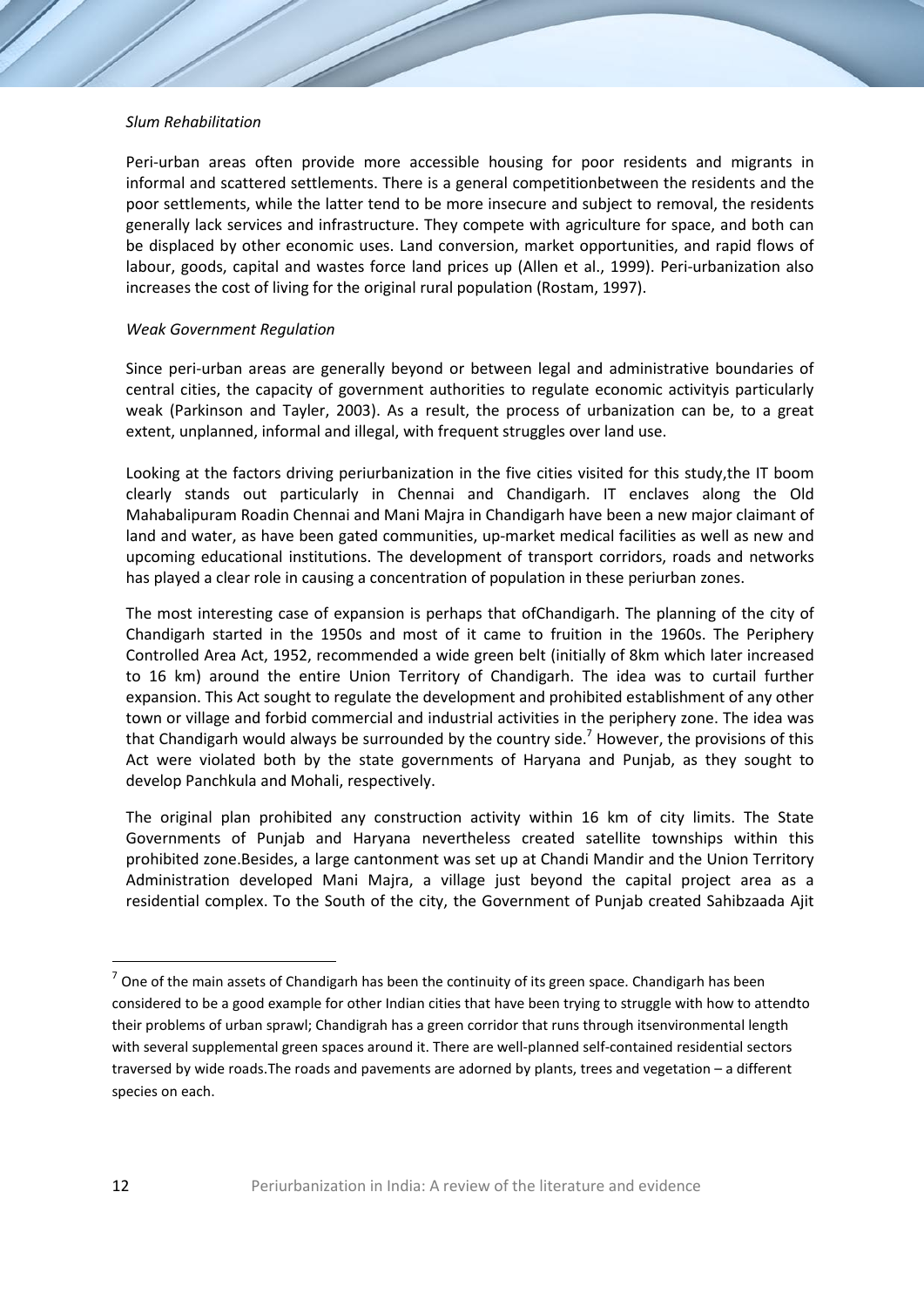Singh Nagar, or SAS Nagar informally known by its old name, namely, Mohali. To the East of the city lies Haryana's newly created town of Punchkula.

As regards Chennai, it is basically a migrant city and there has been a cross-flow of people "in'' and "out'; the new migrants into Chennai chose to settle at the outskirts.What was once mainly a centre for tourism and primarily a tourist road, the OMR (Old Mahabalipuram Road), was soon engulfed by the IT industry. The IT boom converted this road into an IT corridor; it is now called the IT expressway. Infrastructural and road development followed. Policies for Special Economic Zones created an environment for urban expansion. There was a rise in the price of land and a real estate boom ensued. Much of Chennai's resulting urban expansion has been southwards. It is bound on the East by the Bay of Bengal, and Northwards, it touches the boundary of Andhra Pradesh. Thus, it is predominantly the South that has provided space for the city to grow. In this context, the Old Mahabalipuram Road (OMR) has been the seat of urban expansion, expanding the frontiers of the city towards the World Heritage site and tourist attraction of Mahabalipuram. Parallel to this is the East-Coast Road that has also witnessed some development over recent years.

Chennai has traditionally been an agglomeration of agriculture and fishing villages. With the expansion of South Chennai as an IT corridor, the city has engulfed several such villages and hamlets. This has in turn created several ecological and environmental challenges that the current governance and administrative machinery is unable to cope with. Many of these problems have resulted from the growth of the city beyond its carrying capacity and the disconnect between urban and environmental planning.

In Patna, the improvement in the law and order situation and political stability has played a role in giving a boost to real estate. In Guwahati, easier loans have encouraged people to invest in real estate. Ahmedabad's expansion has experienced more industry led growth rather than the IT led growth witnessed in Chennai and Chandigarh. However, the relocation of slum populations in the periurban areas of Ahmedabad has been an important issue to deal with. <sup>8</sup>

# **4. Issues of natural resource depletion, environmental deterioration and human health consequences**

Improvements in the quality of life of urban systems are often made at the expense of extra-urban or peri-urban areas, which are likely to bear a disproportionate share of environmental burdens (Satterthwaite, 2006). Environmental transformations in the peri-urban to a large extent happen due to pressures exerted by external and nearby systems (Allen, 1999).Among the pressures exerted onperi urban systems are inadequate development processes, unequal distribution of services and investments, the relationship between households' assets and consumption, the conditions ofthe natural environment, the inadequate localisation and functioning of economic activities, the lack of provision of adequate services, the scale and nature of demographic growth and theabsence of institutional management capacities. These pressures often result in:

• Environmental hazards threatening the quality of life, such as the depletion and degradation of environmental resources and loss of agricultural land

• Ill-health and malnutrition for the poorest and other conditions derived from precarious living environments

 $8$  For a detailed review of the experience, see Mathur (2012).

<sup>13</sup> Periurbanization in India: A review of the literature and evidence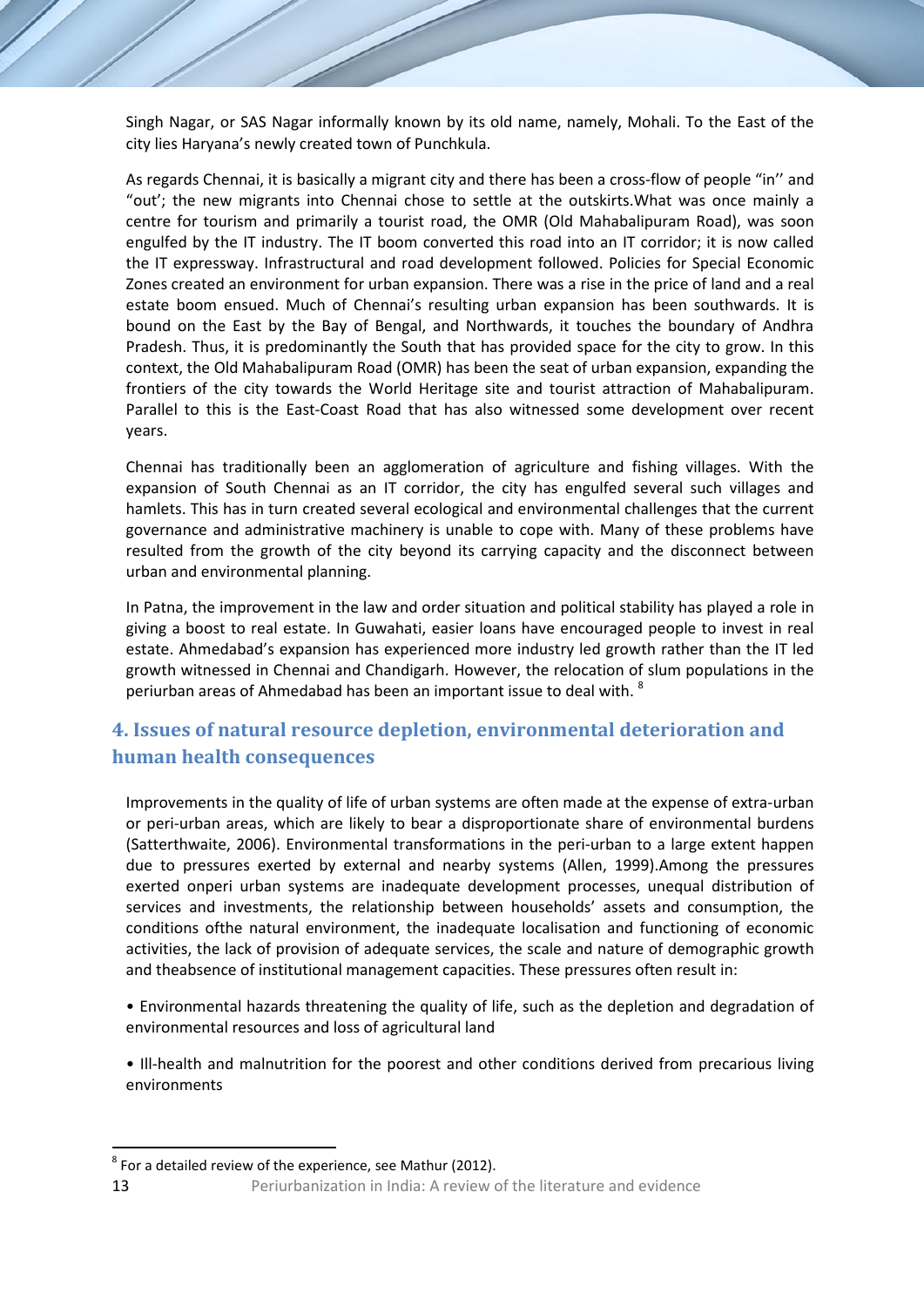• Other environmental hazards resulting fromthe disposal of wastes beyond the local and regional absorptive capacities (Universities of Nottingham and Liverpool, 1999)

The aspect of environmental deterioration is elaborated in the work of Simon (2008)who emphasises that the diverse urbanization and peri-urbanization processes have had diverse and complex human consequences but the environmental implications of such processes are serious and that urgent remediation and prevention are deemed essential. Levels of river, soil, and groundwater contamination from often toxic waste are high, resulting in health problems and severe agricultural contamination. Air pollution is chronic, not just in large cities, but also in periurban and rural areas characterized by often (but by no means always) outdated technologies and lack of controls. Simon points out that an encouraging sign is the awareness of the problem by governments and a conversion of this concern into positive action.

A recent article in the Indian media (Jena 2012) talks about how India, like other Asian countries, has focused its climate change adaptation strategies on rural and urban areas while neglecting the urban fringes and how this climate change threatens the poor in the peri-urban. The article underlines the notion that peri urban areas are places where nobody is incharge and it points out that populations residing in peri-urban areas are most vulnerable to climate change because they have neither the modern infrastructure nor clean water, and sanitation available in urban areas nor the ecosystems that rural folks fall back on.

However, recent research in India has begun to draw attention to the vulnerability of the periurban communities. Mukherjee's (2001) focus on 'social' rather than the 'scientific' aspects of air pollution in selected urban and peri-urban villages from the Indian cities of Varanasi and Faridabad, located in the States of Uttar Pradesh and Haryana respectively, provides an alarming and illustrative picture of the potentially irreversible peri-urban changes from the perspective of poor farmers. However, she argues that that this field still remains largely under researched; hence caution must be applied when identifying causal factors, as many of the problems encountered and attributed to air pollution such as 'fruit drop' can also be caused by irrigating with contaminated water, particularly where farmers are abstracting from wastewater canals -a common facet of periurban locations.

Many industries are located at the edge of the cities, in peri urban areas, because the waste they produce rarely receives adequate treatment (Parkinson and Taylor, 2003). Community members take advantage of the fact that in peri urban areas the regulatory capacity of the government is weak, particularly in areas outside the municipal boundaries. A specific example in India of such industrial contamination in the peri urban is provided in the Hubli- Dharwad case study by Brook et al (2003) which found evidence of environmental degradation attributable to the influence of the city. The examples cited are mining of clay in fields for making bricks (particularly prevalent in Kelageri) and quarrying for building blocks and road stones (particularly in Mandihal). These resulted in degradation of the top soil and loss of some land for farming. For periurban Faridabad, Narain and Nischal (2007) note the negative effects of the close proximity of factories to the periurban settlements resulting in contamination of local aquifers and disturbing noise from the operation of the units.

On account of the availability of open space and good accessibility from urban areas, the PUI tends to be the backyard of urban waste disposal, often surpassing the absorptive capacity of these areas and imposing severe impacts on the health of the ecosystem and human population (Phillips et al., 1999 cited in McGregor et al, 2006). Waste disposal and consequent contamination in periurban areas are areas of specific concern. In particular, refuse dumps and sewage treatment plants in the peri-urban areas pose problems for local residents. Rivers flowing through major urban areas commonly emerge with a heavy pollution load and peri-urban residents downstream of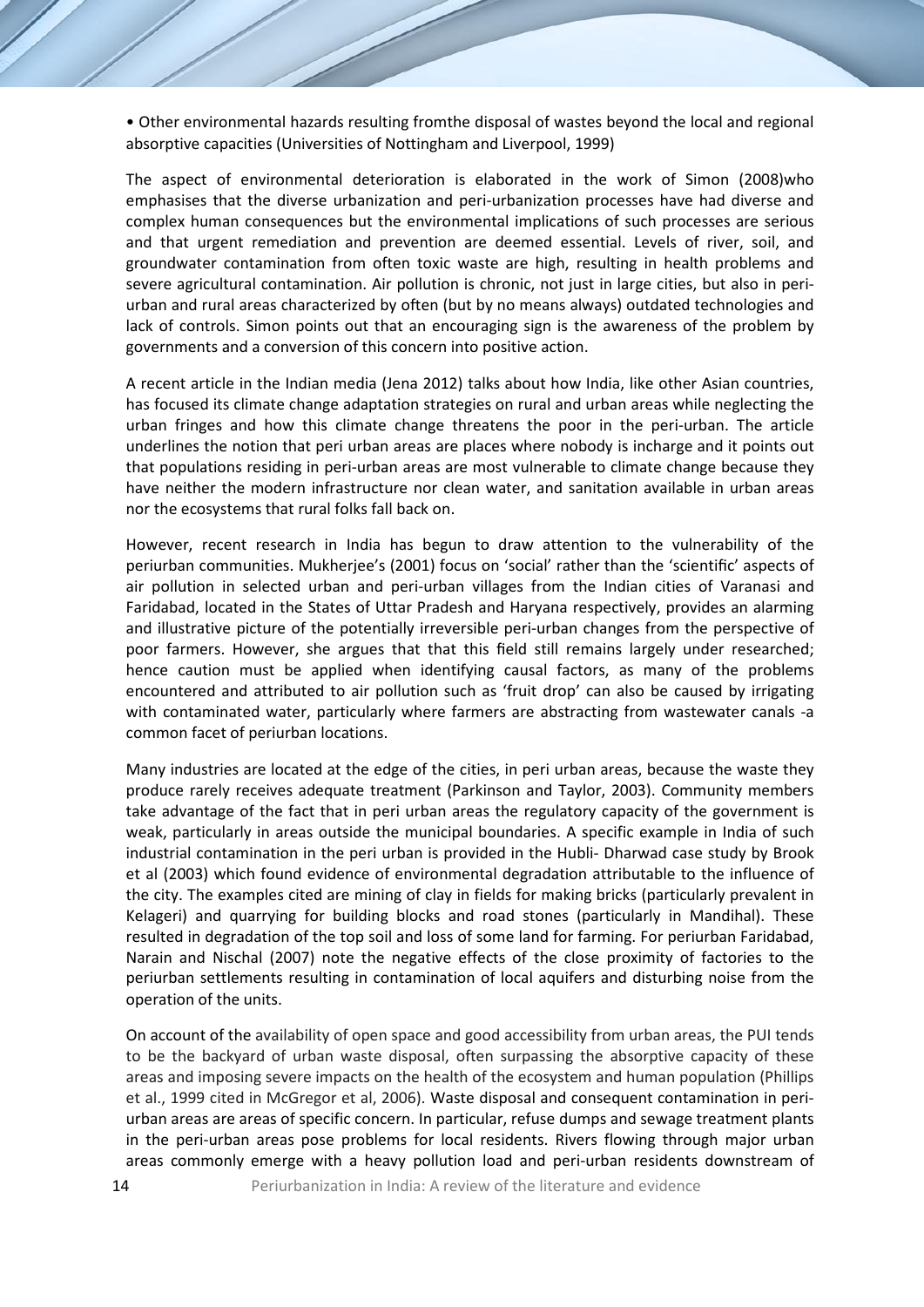cities are thus forced to drink and utilize contaminated water (Simon, 2008). On account of all these factors, not only does the environment deteriorate drastically but there are also severe long term negative consequences in terms of health for the local peri urban residents.

Among the cities visited for his study, disposal of urban waste and the lack of landfill sites was identified as an important periurban problem especially in Chennai, Guwahati and Patna. This happens because modern industrial establishments and gated communities develop with out planning the disposal of their wastes. With an IT corridor booming towards the South of Chennai, there is a major sewage problem brimming. Though several sewage treatment plants have been built, there is inadequate capacity to deal with sewerage. Even in the westward periurban area of Chennai there is dumping of sludge from the new gated communities. New residential areas have come up with reverse osmosis plants but with no concrete plans to dispose off the sludge. This sludge is eventually disposed off into the wetlands.

Natural resource problems in peri-urban areas are not significantly different fromthose in the core urban areas in terms of their causes and effects. However, it should be noted that there are distinguishable patterns of activities. The final technical report on the natural resources production systems in the peri urban by the Universities of Nottingham and Liverpool (1999) highlights that a variety of infrastructural developments and activities are characteristically situated within the periurban zone. Their location is dictated by a number of factors, notably the amounts of land which they require, the price of land, pollution and safety considerations, location of natural resources, and environmental benefits. Airports, reservoirs, drinking water and sewage treatment plants, power stations, quarries and brickfields, industrial plants, golf (and certain other) clubs and military installations all provide obvious examples. All of these developments have biophysical impacts, which extend beyond their immediate boundaries.

## *Agriculture and Agricultural land in Peri Urban*

One of the most conspicuous manifestations of urban expansion and its implications for natural resource use is the irrevocable loss of agricultural land (Douglass, 1992 cited in Universities of Nottingham and Liverpool Report, 1999). The reasons for this loss are multiple and varied ranging across a wide spectrum. Some of the reasons include:

- The abandonment of farming on the urban periphery in the face of land purchases for speculative purposes
- The occupation, often illegal, of land for temporary housing

Impacts on the remaining agricultural lands are likely to include:

- Productivity decline due to the heavy pollution of soil and water by industries
- Degraded soil quality because of the use of fertilisers, pesticides and insecticides
- Land degradation in the areas surrounding agricultural lands

On account of their proximity to urban areas, urban fringe areas where land use was predominantly agricultural, become sites for rapid, unplanned urban development (Malaque 2007). Land use change is a basic driver of periurbanization processes and with it, emerge changes in access to other natural resources such as water, engendering further socio-economic changes in livelihoods, migration, social composition of the population, and posing new challenges for governance and conflict resolution.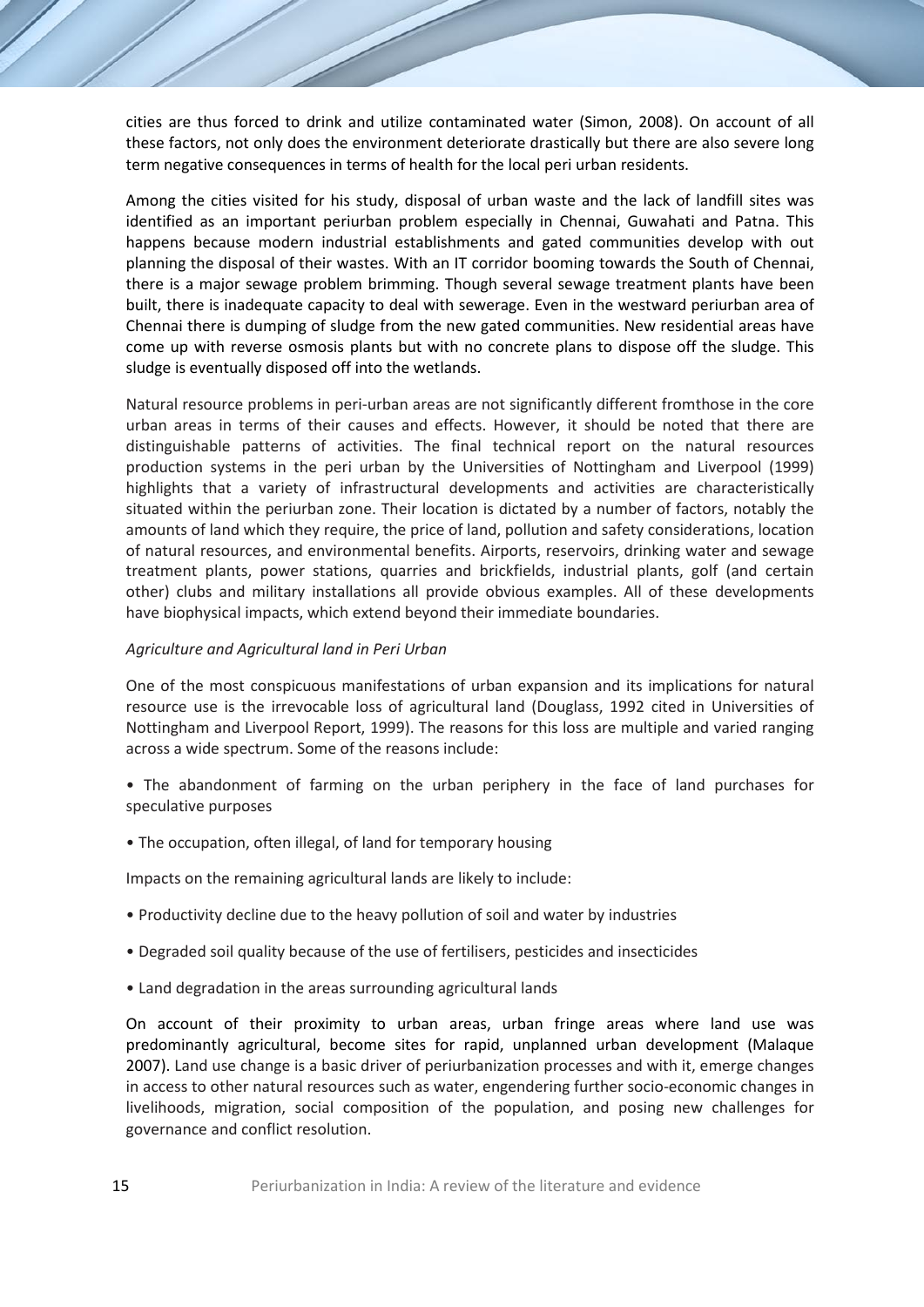The appropriation of land for urban expansion has been a constant reality in the expansion process of all major Indian cities (Shaw, 2005). Land acquisition for urban expansion has been noted to be a cause of great dissent among periurban residents against urban authorities in periurban Gurgaon (Narain, 2009a). Keivani et al (2007) note the significant impact of economic globalization on peripheral land and the local economies of major cities of south India. In many cases there is an expansion/ encroachment onto the peripheral land, and the restructuring of existing development there. There is also a restructuring of the institutional set up and a new form of governance and a rationalization of the planning framework and regulatory structures in tune with the location requirements of transnational corporations. As illustrated in Bangalore, these cause not only conflicts of interest between new demands of international capital and existing demands of local firms and populations, but also conflicts between different tiers of administrative and governance circuits as they vie for influence and areas of competence.

While there were positive aspects of the IT led growth in Bangalore by creating opportunities in terms of IT support services and greater demand for a range of rental and owner-occupied housing and small-scale commercial developments, the work of Keivani et al (2007) points out that urban researchers and policymakers in Bangalore failed to identify mechanisms that optimized the results for both the overall urban economy and local economic development. They suggest that this was perhaps mainly because they were insulated from popular politics  $-$  working in parastatal agencies away from elected councils and subject to little accountability. Overconcentration on the needs of the trans-national and high-tech companies by and large may have led to a neglect of such local considerations. There is thus an issue of governance. Similarly, drawing on his research on land acquisition and land use change in North India,Shahab (2000) makes a case for a stricter implementation of agricultural land conversion laws and greater encouragement for farmers to remain in farming activities, since this would reduce the incentive for rural to urban migration.

#### *Land use change and periurban water insecurity*

Water is a limited andimportant natural resource in most places, especially in the peri urban locations due to the competing interests and claims on this resource by various actors and agencies. With changing land use, pressures on water can come from many quarters; farmers and periurban communities may loseaccess to water for irrigation as ground water is channelled towards other competing uses like those for industrial units, farmhouses and recreational activities (Narain 2012). Further, people's access to water sources diminishes as the land on which they are located is acquired for urban and residential purposes. Besides, factories are often located at the village peripheries and they may pollute local water sources. The inhabitants of peri urban settlements are often outside the ambit of organised sources of water supply as they lack tenurial status. This makes them dependent on other (and often contaminated) sources of water (Kundu, 2008).

Rural-urban water conflicts have already begun to be noticed in Chennai (Janakarajan 2009) and Gurgaon (Narain, 2009b). Janakarajan et al (2006) focus on water conflicts in the peri-urban areas of Chennai city. The key idea that they develop in their work is that cities continue to expand at a rapid rate and eat into resources (such as land and water) available inperi-urban areas. While land in peri-urban villages is grabbed for urban housing, industrial establishments and for dumping urban wastes (both solid and liquid), very little is ploughed back by way of developing these areas. Despite the claims of public officials, recent studies show drinking water is not prioritised ahead of industrial uses (Allen, 2006). The industrial activities reduce water availability for the poor and also deteriorate thequality of water and the long-term sustainability of this resource.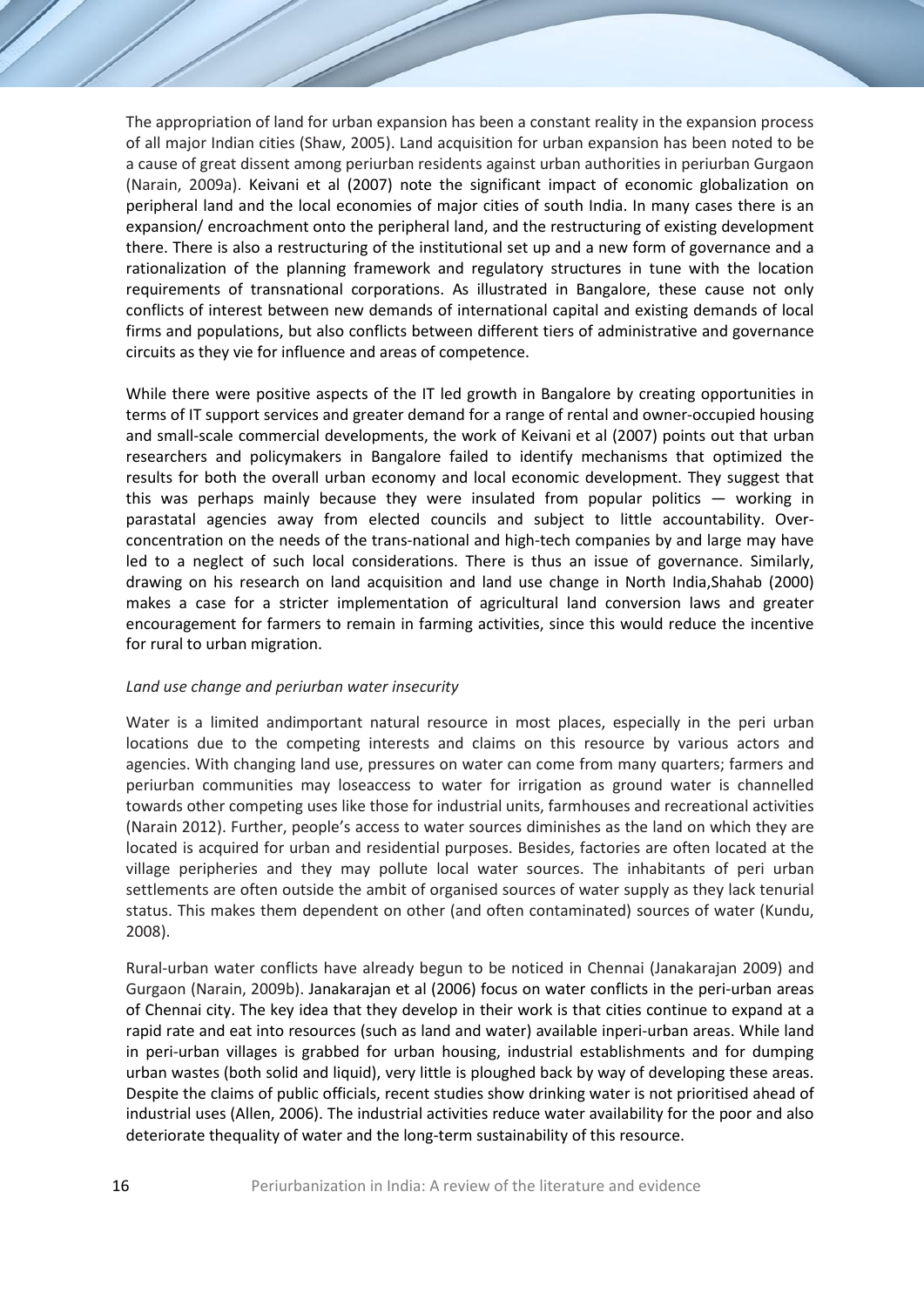Narain and Nischal (2007) note the changing locus of control over village water bodies such as village ponds (Johads) as urban residents begin to take part in their auction. The periurban water insecurity engendered by changing land use in periurban contexts affects the livelihood security of periurban communities. The filling up of water bodies for urban expansion is reported from several Indian cities such as Hyderabad (Prakashet al., 2011), Gurgaon (Narain 2009b) and Faridabad (Narain and Nischal, 2007). This has implications for the livelihoods of those who depend on them such as potters – who have been used to desilting the village ponds and *dhobis* or washerfolk who depend on these sources for their water supply

Dumping of industrial and urban wastes into periurban water bodies was a common issue in almost all locations visited for this study. Once again, problems related to water insecurity were acute indeed in Chennai. Due to ground water extraction along the coast, the sea water enters and mixes with the ground water, making it saline. Fresh water is thus lost and this process is irreversible. Further, the building ofembankments and roads is often done without any regard to the hydrology of the areas. Developments have taken place without regard to the carrying capacity of the aquifers as well.Sandmining for urbanization was identified as another emerging issue.

The dumping of industrial wastes along the coast-line was identified as an important issue, as was encroachment of village ponds and water bodies. The filling up of water bodies and wetlands has been an important means of urban expansion in Chennai and Guwahati contributing often to the problem of urban flooding, that has emerged as a new concern in periurban areas. This has disturbed eco-system resilience, just as the expansion of Chandigarh into the foot-hills of the Siwaliks.

# *Water use and health in periurban contexts*

Several health problems are caused due tolack of safe drinking water and sanitation in periurban areas (Narain, 2012; Narain, 2013). The high incidence of waterborne diseases in peri-urban areas is the result of poor access to water and unsafe hygienic conditions. Several waterborne diseases such as cholera, diarrhoea, and gastroenteritis are known to be a common cause of poor health and high morbidity. Sharma et al. (2007) note that cholera is endemic in Delhi and its peripheral areas. Children below five constituted about 33 per cent of the cases in their study conducted between 2003 and 2005. Certain vector borne diseases like malaria are on the rise due to certain counter productive activities in the peri urban areas like the lack of proper sanitation and open faecal matter (Konendijk 2004).

In his work on periurban Delhi, Kundu (2008) notes wide variations in access to water between the core and the peripheral areas. In the absence of access to organised sources of drinking water supply, a large number ofhouseholds in the peripheral areas depend upon hand pumps or tubewells that are not safe sources of water. This explains the incidence of epidemics and a variety of skin diseases in the peripheral towns, especially in the low income areas and slums. Microbial contamination of groundwater is known to be widespread and even deeper layers of groundwater may not be regarded free from disease-causing micro-organisms (Sharma et al*.*, 2003).

Among the cities visited for this study, water related health problems were found to be particularly conspicuous in Patna.Dumping of solid wastes and neglect of sewerage and sanitation facilities were found to be associated with increased incidence of waterborne diseases.Dumping of untreated wastes and open drainage has resulted in a preponderance of water borne diseases. Diarrhoeal cases are very common in the fringes, particularly in slums and squatter settlements. A study carried out by Nidan, an NGO,in association with WaterAid points out that most of the low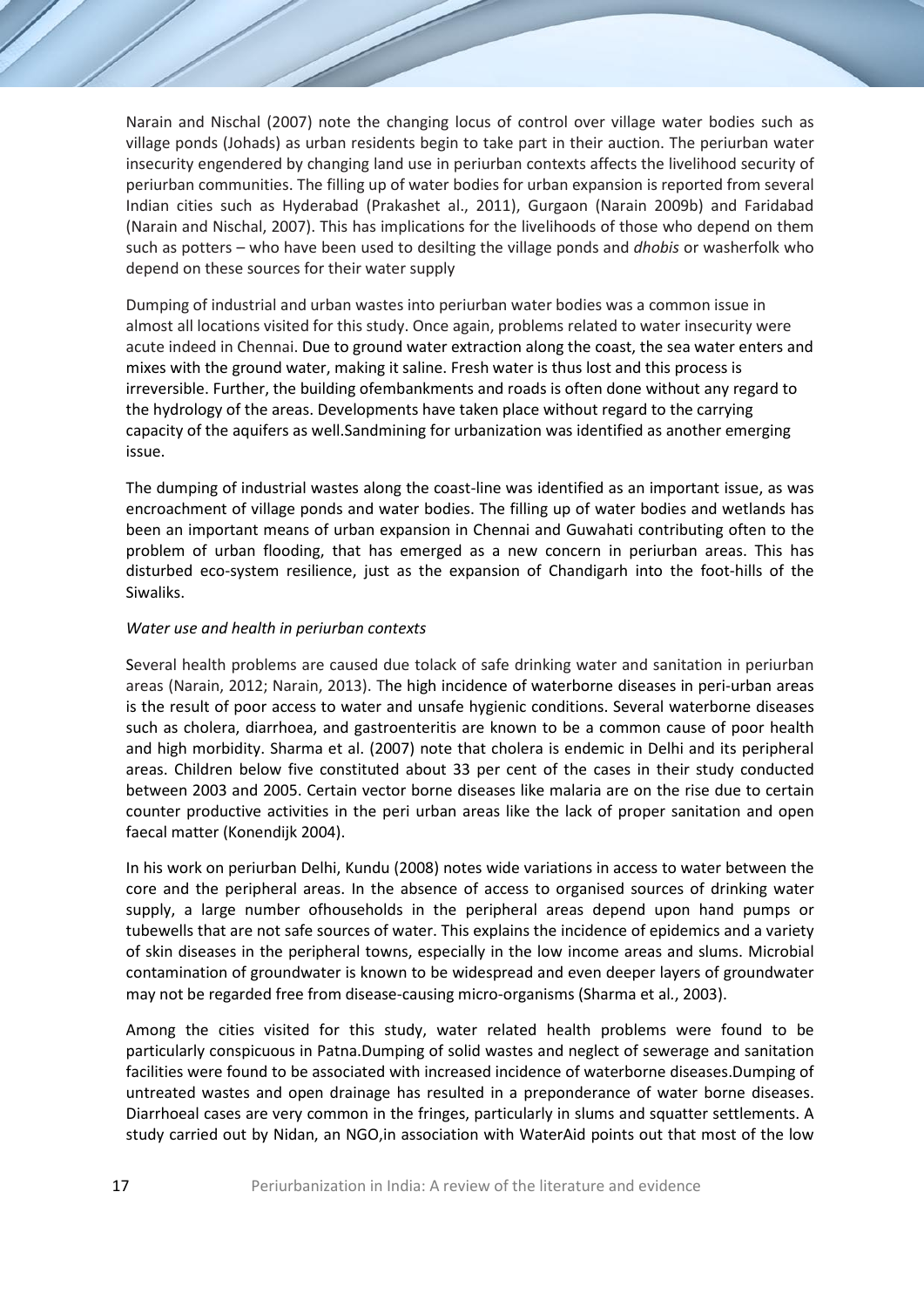lying areas in outskirts are victims of malaria, conjunctivitis, worms and skin related diseases. Primary health care facilitiesare extremely poor and inadequate.

#### *Wastewater use, food security and health*

Wastewater constitutes an important aspect of rural-urban flows that sustain periurban livelihoods. It has been noted that wastewater has a high potential for reuse in agriculture (Winrock International India-International Water Management Institute [WII-IWMI] 2006). It offers an opportunity for increasing food and environmental security while preventing direct pollution of rivers and surface water. This practice conserves a significant proportion of the river basin waters and disposes off municipal wastewater in a low-cost, sanitary manner. Besides, wastewater production is continuous, making it a reliable and demand-based source of water available to farmers whenever they need it, unlike canal irrigation (IWMI 2003). It also allows farmers to grow crops that are more sensitive to water stress, such as vegetables. The nutrients present in wastewater are an added benefit, saving farmers money (in terms of chemical fertilisers) and increasing crop yields. Though wastewater use in agriculture is an age-old practice, there is understood to be not enough systematic information on it, particularly on issues such as farmers' needs and preferences and health and environmental risks (WII-IWMI 2006).

The use of wastewater is an important aspect of irrigation in periurban agriculture, enhancing local food and livelihood security. Food security and income generation are secured through biodiversity of crops and despite the multifarious adaptations and advantages there is also a risk involved especially when using waste water for irrigation; this could be hazardous for health (Jacobi 2009). Plant samples of crops grown under sewage-irrigated fields in a periurban area near Vadodara city in the western Indian state of Gujarat were collected to determine the composition of trace elements and also for the assessment of the contamination of heavy metals in relation to tube well water irrigated fields of adjoining areas (Patel et al., 2008). The findings of the results emphasize the contamination of plant system in sewage irrigated periurban areas, especially with heavy metals, viz. Lead, Nickel and Cobalt.In their study in South India, Brook et al (2003) note that sewage irrigation was a lifeline for vegetable producers but resulted in what farmers referred to as soil sickness, leading to poor crop growth, low seed germination and lower water infiltration rates into the soil. Furthermore, the attraction of pests resulted in excessive use of pesticides which further contaminated vegetables used by urban consumers. Likewise, Kaur and Rani (2006) observed that chromium concentrations in the wastewater used for irrigation inAlipur and Shahdara blocks of peri-urban Delhi were far above the maximum permissible limit of one ppm (parts per million). Available manganese concentrations in the soil sampled at Kanjhawala, western Najafgarh and Alipur peri-urban regions in Delhi were also observed to be above maximum permissible limit of 10 ppm.

A study by Rattan et al*.* (2005) focused on peri-urban agricultural lands under the Keshopur Effluent Irrigation Scheme in Delhi where various cereals, millets, vegetables and fodder crops are grown. Their study found that sewage effluents contained higher amounts of phosphorus, potassium, sulphur, zinc, copper, iron, manganese and nickel compared to groundwater. Risk assessment of metal contents in some vegetable crops grown in such contaminated soil indicated that these vegetables could be consumed safely by humans.

To check their heavy metal content, Singh and Kumar (2006) studied samples of vegetables like spinach and okra and samples of irrigated water and soil collected from five peri-urban sites in Delhi. While the presence of heavy metals in the soil was below the maximum prescribed limit byWHO, the metal load was higher in the water and vegetable samples. The spinach and okra samples showed zinc, lead and cadmium levels higher than the prescribed WHO limits. The level of copper, however, was within safe limits.It was observed that metal contamination was higher in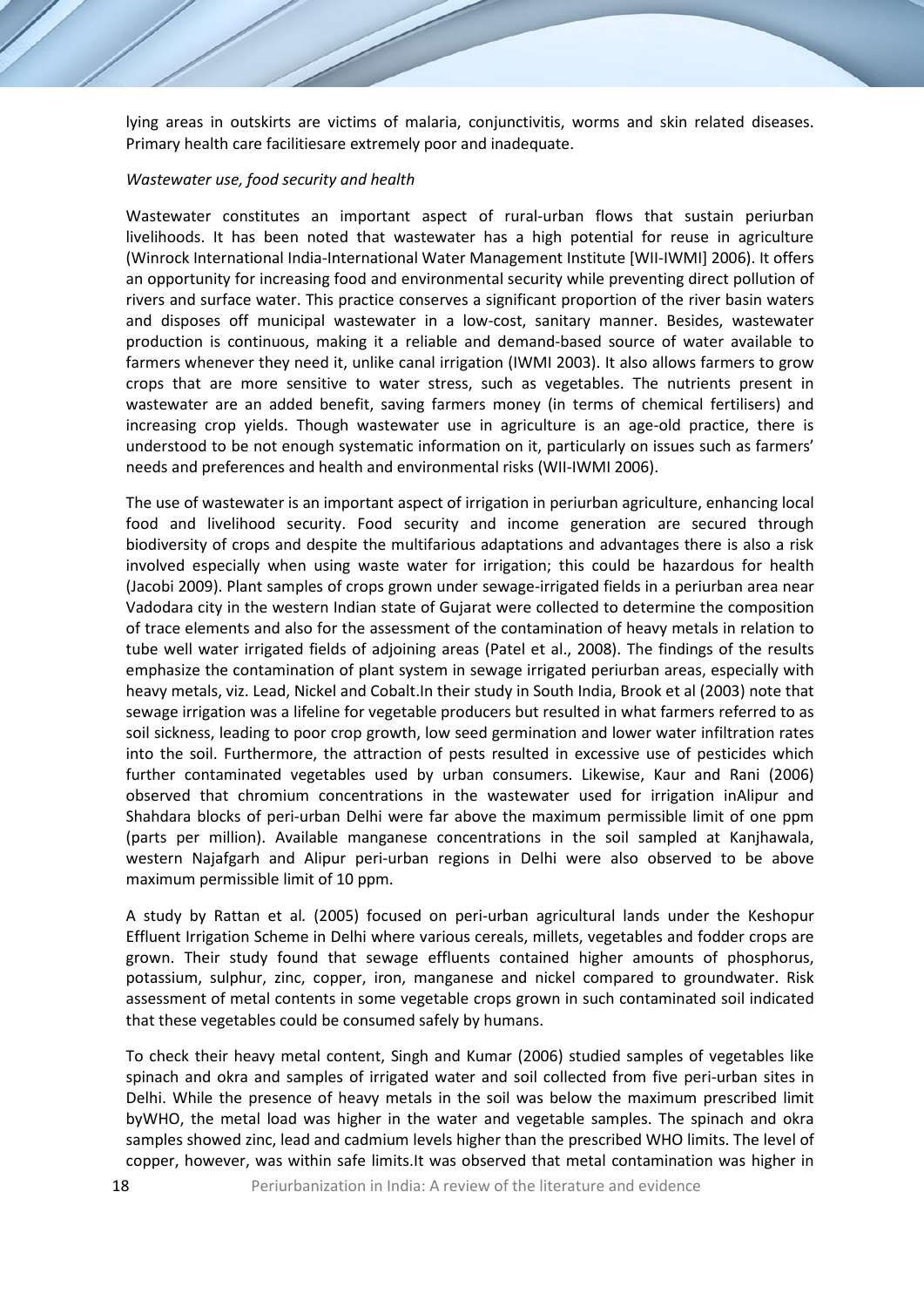spinach than in okra. A study done by Jacobi (2009) in peri urban Hyderabad, suggests that industrial and domestic effluents be segregated and only the latter be used for irrigation purposes.

# **5. Periurban as a policy space: prescriptions for reform**

The periurban interface has been described as a 'space crying out for attention' (Brook and Purushothoman et al.*,* 2003: 134). Given the unique characteristics of the periurban interface, developing policy options for sustainable periurban settlements is achallenging task indeed. Scholars and researchers of the periurban interface make several suggestions for management of periurban settlements. Policy prescriptions focus on improving the access of periurban dwellers to a wide range of assets, improving transportation and connectivity, involving both rural and urban governments at the local level, and most importantly, overcoming the rural urban dichotomy in planning for development. Given the huge diversity in periurban settings, a strong case is made for adecentralized approach that is driven by local demands and priorities in which both urban and rural specialists need to work with each other. It is argued that this requires the straddling of the rural-urban divide, that has been normally ignored by policy-makers and calls for interventions rooted in local contexts while avoiding generalizations (Tacoli, 2003; Brooke et al. 2003; Simon 2008; Allen 2003; Jacobi 2009).

#### *Livelihoods and occupational diversification*

Given the wide diversity in the occupational structure and in economic activity in periurban contexts, Tacoli (1992) argues that an important ingredient of policy interventions for periurban areas should be interventions aimed at protecting livelihoods and facilitating occupational diversification.Such interventions should aim at improving access to a wide range of assets with the aim of expanding livelihood options, rather than assume that agriculture is the best, or indeed the preferred activity for rural residents and that urban residents' reliance on rural resources is limited to backyard farming for household consumption. This recommendation is based on the premise that periurban livelihoods are constructed both across rural and urban resources and spaces.

Further, it is important that policy interventions concentrate on improving access to assets with the aim of expanding livelihood options, rather than assuming that households are spatially homogeneous and that individuals engage in one type of activity only (Tacoli, 2003).The assumption of rural households and communities as relatively stable units of production and consumption are no longer valid in many locations, and this needs to be taken into account in the formulation and implementation of rural development initiatives. In fact, one of the reasons for the failure of policies that, since the 1960s, have attempted to draw upon rural-urban linkages to promote regional development, Tacoli argues, is that they were based on assumptions that did not necessarily reflect the real circumstances of specific locations and the people living and working there.

#### *Transport and access to markets*

Since periurban settlements are located away from the city core, they often receive less attention and priority. Transport authorities often focus on the widening of highways, acquisition of new lands for this purpose and the development of link roads connecting major cities. Connecting roads to periurban villages typically receive lesser attention. On the other hand, it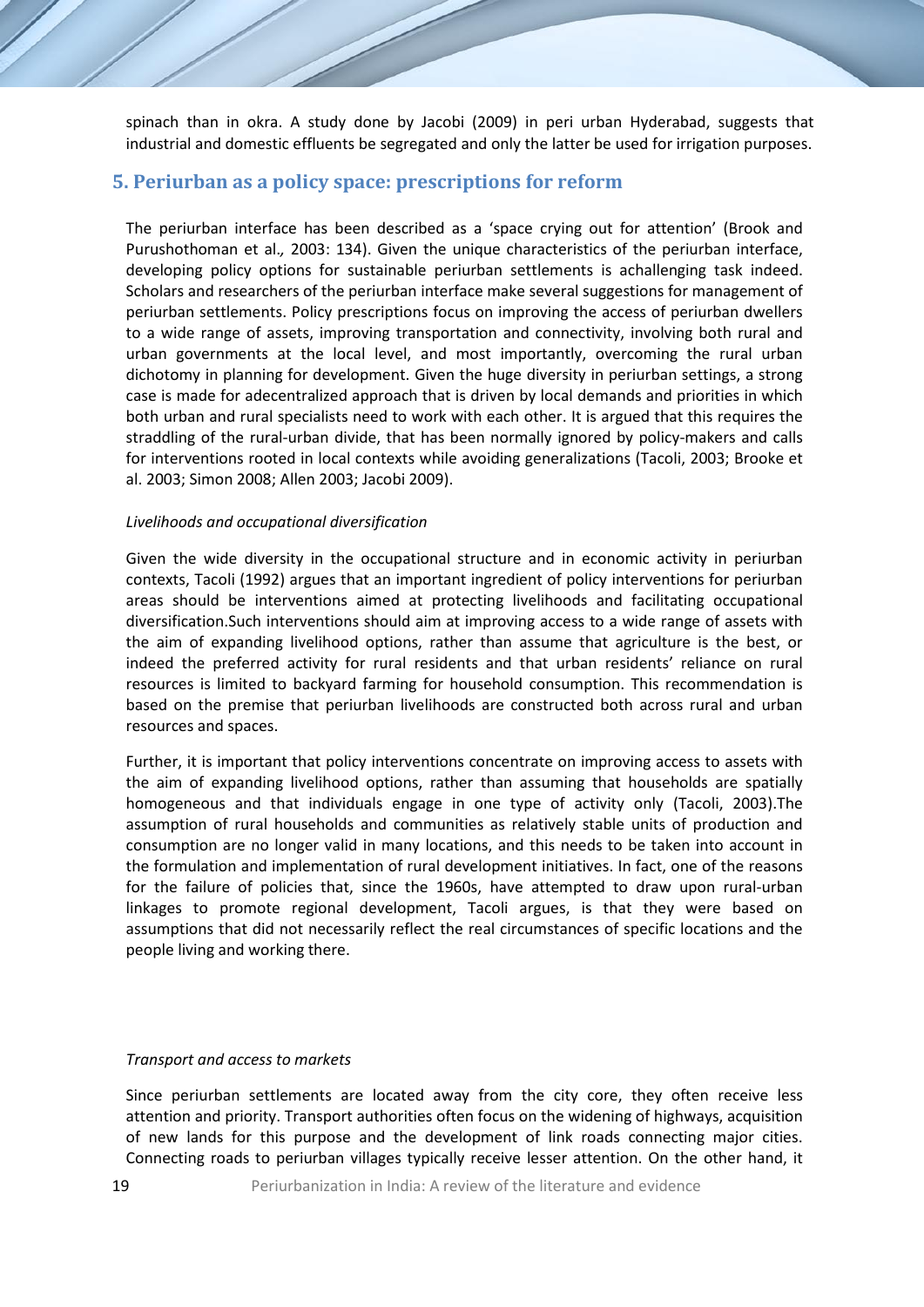has been argued that given the dependence of periurban residents on linkages with urban centres, policies that improve access to towns and cities need a clear emphasis. In periurban research in Faridabad district of Haryana, the improvement of roads was cited by residents as a top priority (Narain and Nischal 2007). Further, the demand for periurban transport was found to be gendered. Men could often get a lift on a bicycle or bike to the point where connecting transportation was obtained for the highway, while women were forced to walk.

This calls for a focus on improving and meeting local transportation needs more effectively. Often this entails the creation of some intermediary form of transport that connects the village to the city centre, or to the main highways. An important dimension of periurban transport as seen both in Faridabad and Gurgaon districts was the reliance on semi-public transport such as auto-rickshaws, that rose in popularity on account of the poor reliability of public buses (Narain and Nischal 2007; Narain 2009a). However, this form of transport remains unorganized, and a common problem faced by periurban residents is that of cramped vehicles, uncertain timing and overcharging by the vehicle operators.

High transport costs are often identified as bottlenecks in shaping access to markets (Tacoli, 2002). Improved roads greatly enhance rural-urban linkages by increasing the value-added and marketability of certain kinds of rural produce such as citrus fruits, tobacco, and timber. Improvements in rural-urban links would also increase accessibility to urban social services, such as medical facilities and secondary schools for rural people. During the construction of transportation infrastructure, however, authorities need to pay heed to the livelihoods of periurban population that may be affected through road construction, as demonstrated in the work of Brook and Purushothoman et al. (2003) in the Hubli-Dharwad region in South India.The construction of highways is often at the expense of farmers' agricultural lands, and their access routes to fields and places of work get disrupted, as witnessed in research in periurban Gurgaon (Narain 2007).

# *Agriculture and access to assets*

While agricultural production is assumed to benefit from proximity to urban markets and the development of infrastructure and transport, the degree to which households can take advantage of this proximity depends on their physical, human and financial resources as well as their social capital and their access to markets. Within specific regional contexts, while there is potential for rural-urban linkages to contribute to poverty reduction, it is argued that this will only occur in a climate in which policies, social relations, institutions and incentives allow an equitable access to the assets necessary to support sustainable livelihoods (Tacoli, 1998).

# *Public participation and institutional contexts*

Given the patterns of flows of goods and services between rural areas and urban centres, there are implications for patterns of control over resources. Households who stay behind in rural areas often have little say in the managementof local resourcesas control remains with the migrant members (Tacoli, 1998). This is particularly the case for women although it is also mediated by a range of factors such as culturally-specific gender roles and relations, gender divisions of labor within households, land tenure and women's workloads. This should be taken into account when targeting extension messages in periurban settlements, so that assumptions are not made about who controls resources.

Drawing on their study in South India, Rengasamy and Devaramanet al.(2002) argue that it is also important that any definition of target groups for specific policies correctly reflects the some times wide variations within these groups in terms of their needs and priorities.This means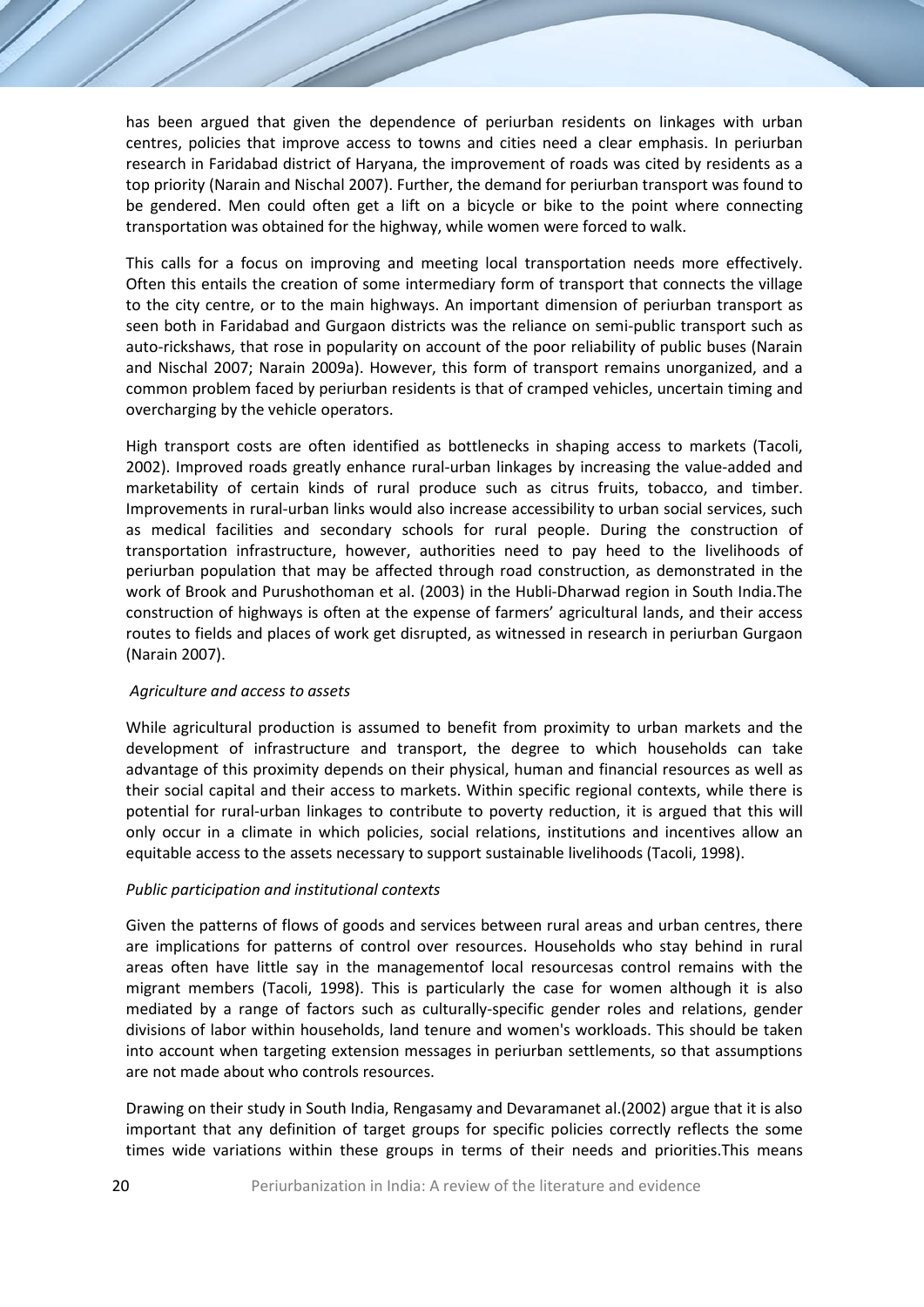understanding the characteristics of the livelihoods of different groups (including those not specifically targeted by the initiative but likely to be affected by it), the direct and indirect impacts of the policy initiative on their livelihoods, and incorporating the policy elements which address potential negative impacts on specific groups. Drawing on his study in Hyderabad in South India, Kennedy (2005) notes that the regional policies in Hyderabad have been successful in many respects, attracting private firms both domestic and international and creating wealth and employment. At the same time, they have raised important questions with regard togovernance. Private sector actors have emerged on the scene but locally elected representatives have been largely excluded from the policy process, as have civil society groups, learning about major decisions only after the fact. Large tracts of peri-urban space are being transformed into special purpose enclaves, governed by specific regulatory frameworks. By subdividing peri-urban spaces and increasing spatial differentiation, such policies appear to weaken prospects for governance institutions at the metropolitan scale.

One key question that Kennedy raises here is the extent to which such top-down decision-making, in conjunction with regulatory tools that carve out selected areas for development within largely undeveloped peri-urban spaces, are effectively weakening prospects for participatory urban governance at the metropolitan scale. Local actors are conspicuously absent from the policy process. Governance continues to be characterised by centralised political institutions (Kennedy, 2005).

# *Policy in practice: bottlenecks to developing and implementing policy options for the periurban interface*

While scholars and researchers have presented several prescriptions for dealing with the management of periurban areas, in practice, these prescriptions are difficult to implement. This section of the paper examines some of the practical challenges in addressing periurban problems from a perspective of governance.

First, the co-existence ofinterests, groups, activities and institutions as diverse as thosedescribed in the preceding sections of this paper poses practical problems in developing policy options for the periurban interface; this is aggravated by the fact that geographically, the boundaries of periurban keep shifting as rural activities and processes are replaced by urban activities and processes.At the same time, the very nature, pace and location of the periurban interface makes it difficult to bring it under direct means of control and regulation, both for urban as well as for rural authorities. For instance, from our study of Chennai city in this project, we know that what were once considered as periurban areas are now brought into the fold of the Chennai Municipal Corporation.

An understanding of what constitutes the periurban interface is further complicated by the ambiguity in definitions of urban and rural itself (Tacoli, 1998). What is defined as an urban centre may vary from one country to another. Further, households may not be purely "rural" or "urban". They could be multi-spatial, with some members residing in rural areas and some in towns, as well as engaging in agriculture within urban areas. As noted earlier in this paper, conventional approaches to planning take a limited focus of either planning for urban or planning for rural areas; in practice, populations and activities described either as rural or urban are more closely linked both across sectors and space than is usually thought.

There are also important issues related to definition and concepts of the periurban, which is perhaps an important reason why periurban does not receive the attention of policy-makers. As an example, the Indian census had no concept of periurban for a long time (Kundu and Konaret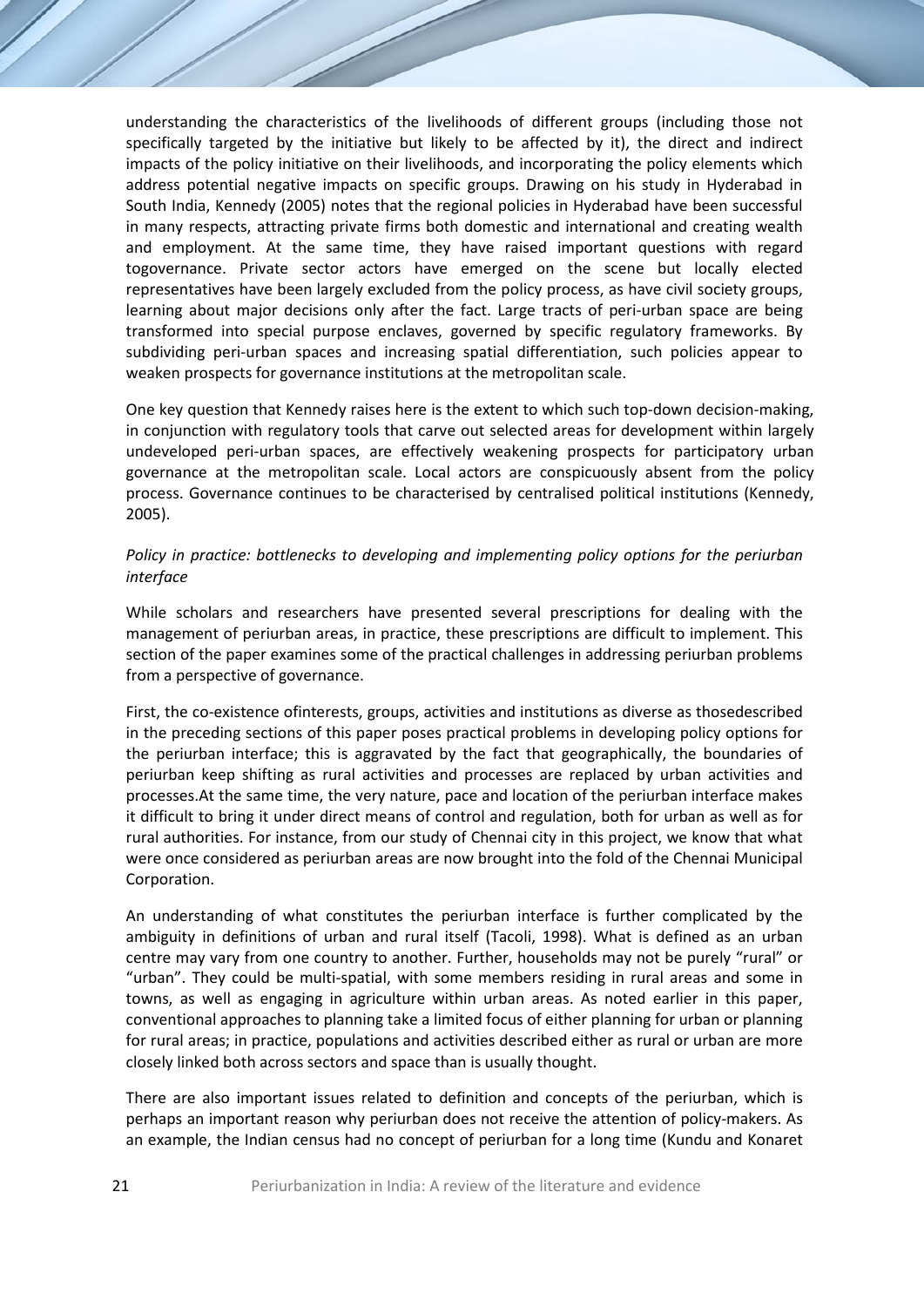al., 2001). Town groups, urban outgrowths, and urban agglomerations have been accepted concepts to denote core-periphery relationships.

Drawing on their work in the Hubli-Dharwad region in South India, Halkatti and Purushothoman et al. (2003) argue that frequent interventions by urban institutions and visits by politicians and government generate patron-client attitudes in periurban villages. Since their natural resources are controlled by urban or rural institutions, natural resource management is much more difficult to organise. Further, options for earning incomes in the city year-round and consequent migration is an incentive for people to seek opportunities, but can also be a disincentive for selfhelp and for investing in their own villages. Thus, whilst multifaceted solutions are possible in peri-urban areas, drawing on both rural and urban opportunities, mobilization of the community is often more difficult.

Devising and implementing policy interventions for the periurban interface can be further complicated by inherent tensions between peri-urban dwellers and municipalities. These tensions concern changes in land-use, the management of waste from the urban centres and that of water resources; since these issues are likely to become increasingly central, mechanisms for inter-local government negotiation need to be developed (Tacoli, 2002). Residents of periurban Gurgaon, for instance, were found to harbour feelings of resentment against urban planning and development authorities for forced acquisitions of land, delayed compensation and their inability to participate in the opportunities thrown up by the rapidly growing and expanding Gurgaon city (Narain, 2009a). In fact, periurban residents in one of the villages filed a case against HUDA- the Haryana Urban Development Authority - when the payment for their land acquisition was delayed.

The relationship between elected local governments and traditional authorities can be quite critical; this is especially where there are tensions between the statutory rights system of land tenure and the customary system (Bah and Salmana et al., 2003; Tacoli, 2002). In periurban areas, these are underpinned by informal land markets and the resulting conflict of interest between traditional chiefs who attempt to retain control, including over private sales of land under customary tenure, and elected governments whose responsibilities include the provision of infrastructure for which access to land is essential. The potential for conflict is particularly higher in areas with low levels of social and political cohesion (Tacoli, 2002). Tensions between rural and periurban communes and urban municipalities also concern changes in land use, and the management of water resources and of domestic and industrial waste from the urban center (Bah and Salmana 2003).

Finally, developing interventions for the periurban interface requires both urban and rural authorities to collaborate, for which there may be no precedent. An example is sewage flowing into periurban areas, which is partly the responsibility of the urban government and partly of the rural government. As noted earlier in the paper, in the Participatory Action Planning Project undertaken by Halkatti and Purushothoman et al. (2003) in the Hubli-Dharwad region in South India, the solution of a sewage treatment plant had to be dropped as it was not clear who –the urban or the rural government- would pay for it. Similarly, in research in periurban Gurgaon and Faridabad in the North-West Indian state of Haryana, the interaction between the village Panchayats – the unit of village level governance and the urban municipalities and planning authorities was found to be conspicuous by its absence (Narain and Nischal 2007; Narain 2009a). HUDA, the Haryana Urban Development Authority, defines its mandate narrowly in terms of developing urban Haryana. However, it has thus far evolved no mechanism for dealing with the rural consequences of this activity, apart from financial compensation of villagers whose lands are acquired.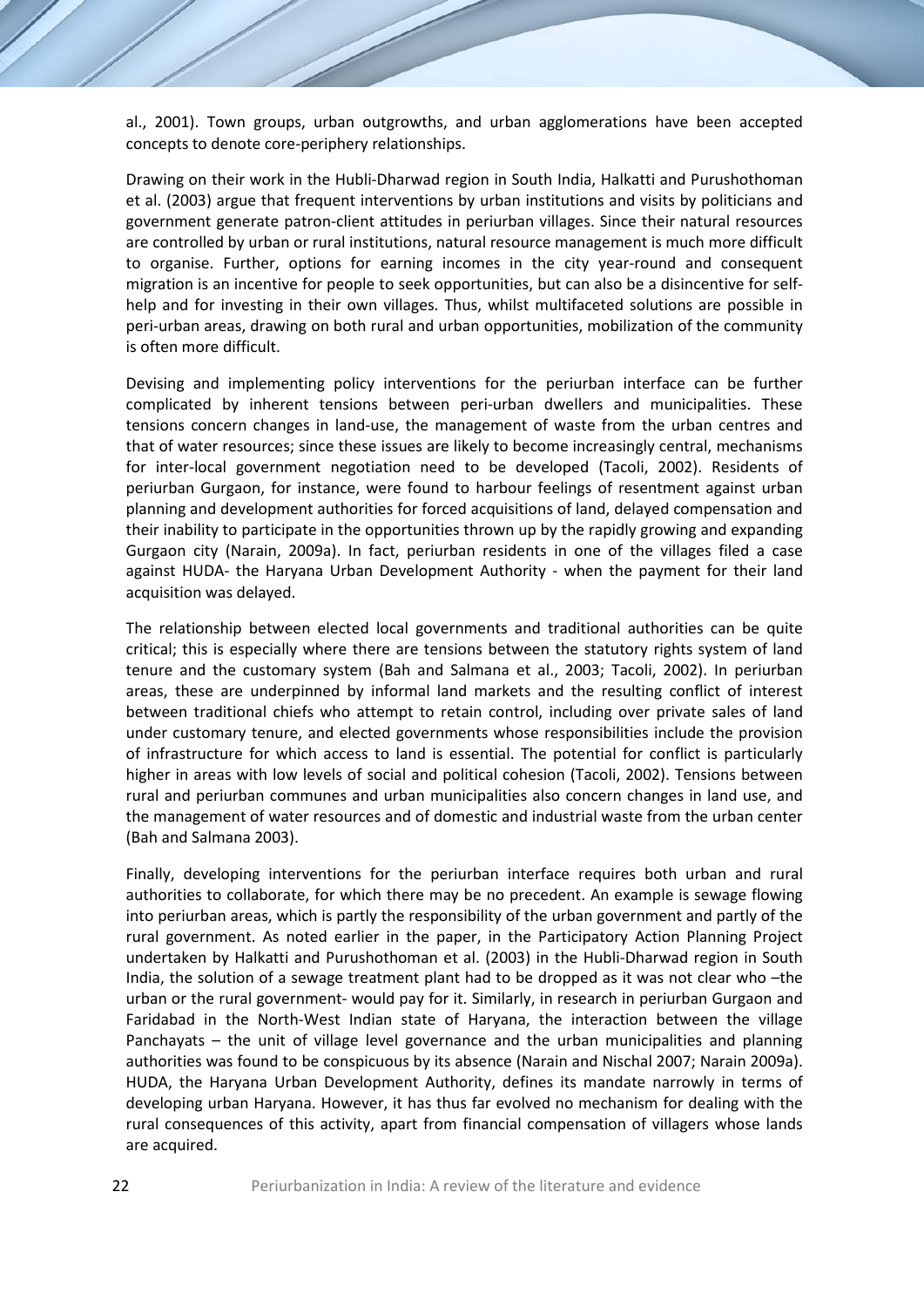Tacoli (2002) notes that improving synergies between between local governments, NGOs, local civil society and the private sector can play an important role in supporting the positive aspects of rural-urban interactions while reducing their negative impacts. In particular, local governments can play an important role in supporting positive rural-urban linkagesand while local decision-making, supported by adequate resources, can facilitate this, wider issues such as land tenure systems, institutional structures of markets and broader national development strategies are likely to affect local initiative (Tacoli, 2003).

In the Indian context, an important thrust in the report of the Rural Urban Relationship Committee (1966), was to explore inter-institutional problems to deal with rural-urban interactive growth; essentially the committee recommended urban development in the twilight zone of rural urban interaction. The 74th Amendment to the Constitution of India provides for the creation of District Planning Committees and Municipal Planning Committees for effective integration of rural and urban planning and spatial and economic development for the entire district (Brook and Purushothoman, 2003).<sup>9</sup> There is a need for creating such organizations on a larger scale to integrate and address the concerns of the periurban interface.

# **References**

Ahmed, N and Sohail, M. 2003. 'Alternate water supply arrangements in peri-urban localities: *awami* (people's ) tanks in Orangi township, Karachi', Environment & Urbanization*,* 15(2): 33-42.

Allen, A., N. da Silva, and E. Corubolo. (1999), "Environmental Problems and Opportunities of the Peri-urban Interface and Their Impact upon the Poor," p. 1. Draft for Discussion. London: Periurban Interface Project, Development Planning Unit, University College London.

Allen, A. (2003), "Environmental Planning and Management of the Peri-urban Interface", *Environment & Urbanization*, Vol 15, No 1, April, pages 135 – 147.

Allen,A.2006.Understandingenvironmentalchangeinthecontextofrural-urbaninteractionsin D.McGregor, D.Simon and D.Thompson, eds. The periurban interface: approaches to sustainable natural and human resource use. Earthscan VA, USA, pages 30-43.

Allen, A., Dávila, J. D., & Hofmann, P. (2006). So close the city, so far from the pipes. London: University College London, Development Planning Unit. [www.ucl.ac.uk/dpu/pui/publications/D](http://www.ucl.ac.uk/dpu/pui/publications/)PU%20PUI%20WSS%20Brochure.pdf.

Arbury, J. n.d. "From Urban Sprawl to Compact City: An Analysis of Urban Growth Management in Auckland." Master's Thesis. Auckland, New Zealand: University of Auckland. Website: <http://portal.jarbury.net/thesis.pdf>

Brook, R, S. Purushothoman and C. Hunshal (eds) (2003), *Changing Frontiers: The Peri-urban Interface Hubli–Dharwad, India*, Books for Change, Bangalore, 146 pages.

Brook, R., Purushothaman, S. and Hunshal, C (eds). 2003. Changing frontiers: The periurban interface Hubli-Dharwad India. Bangalore*:* Books for change.

<sup>&</sup>lt;sup>9</sup> In the study of the Hubli-Dharwad Area, conducted by Brook and Purushothoman et al., (2003), the Hubli-Dharawad Urban development Authority was found to focus purely on physical planningrather than taking a broader holistic approach.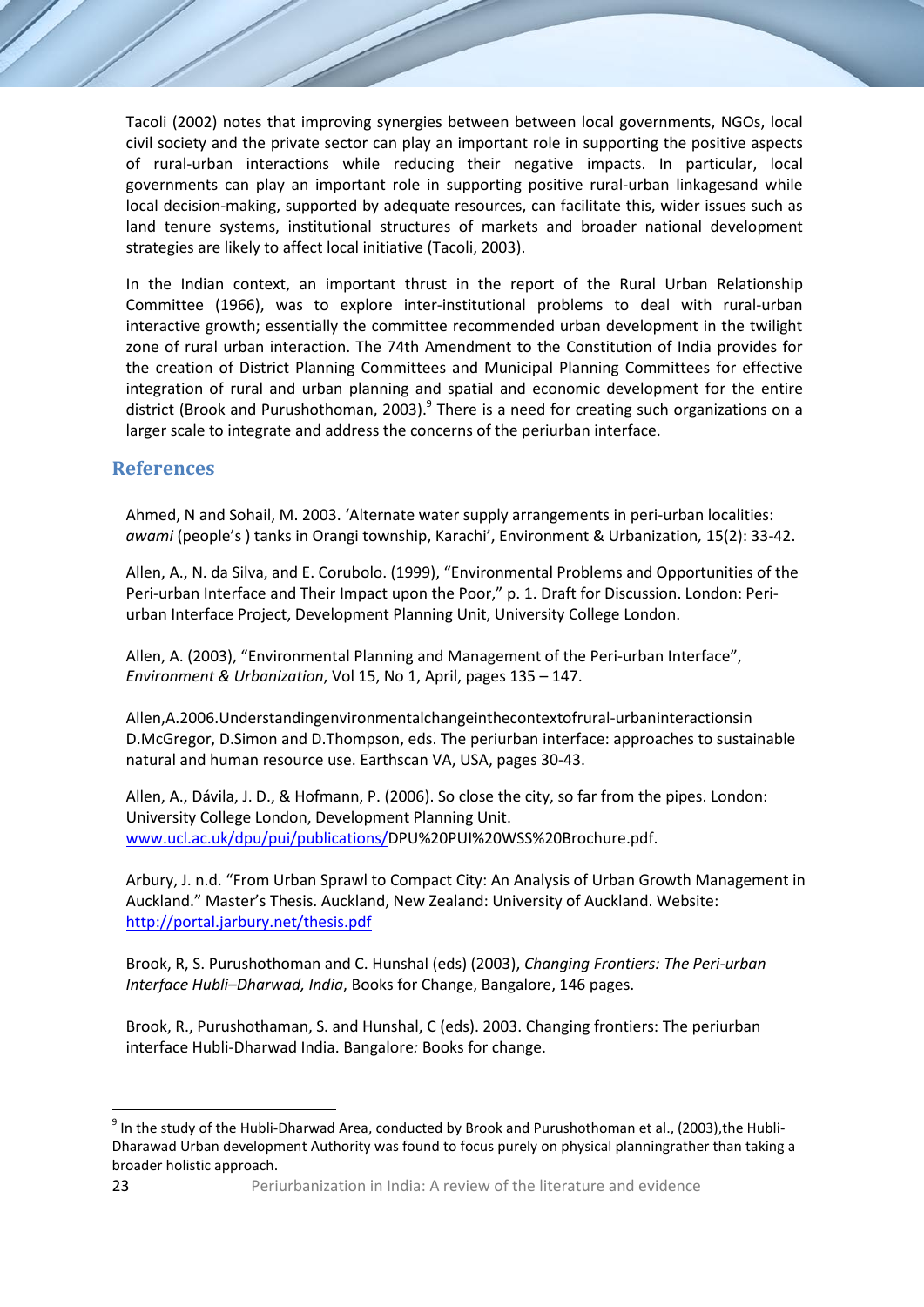Dahiya, B. 2003. 'Hard struggle and soft gains: environmental management, civil society and governance in Pammal, South India', Environment & Urbanization, 15(1): 91-100.

David. S, D.McGregorandD. Thompson,(2006),"Contemporaryperspectivesonthe periurbanzonesofcitiesindevelopingareas'inD.McGregor,DSimonandD.Thompson, (eds).The periurban interface: approaches to sustainable natural and human resource use. Earthscan VA, USA.

David, S. (2008), "Urban Environments: Issues on the Peri-Urban Fringe", *Annual Review of Environment and Resources*, Vol 33, July, pages 167 – 185.

Douglas, I. (2006), "Peri-urban ecosystems and societies:transitional zones and contrasting values",in D.McGregor, D.Simon and D.Thompson, e(ds). The periurban interface: approaches to sustainable natural and human resource use. Earthscan VA, USA.

Dayaratne, R. and Samarawickrama, R. 2003. 'Empowering Communities in the perurban areas of Colombo', Environment & Urbanization, 15(1): 101-110.

Dupont V (2005), "Peri – Urban Dynamics: Population, Habitat and Environment on the peripheries of large Indian Metropolises A review of concepts and general issues", Publication of the French Research Institutes in India, Vol 14.

Dupont, V. 2007. Conflicting stakes and governance in the peripheries of large Indian metropolises- An introduction. Cities, Vol. 24, No. 2, pp. 89-94

CGIAR,2009.[\(http://www.iwmi.cgiar.org/health/wastew/hyderabad\\_declaration.htm,](http://www.iwmi.cgiar.org/health/wastew/hyderabad_declaration.htm) accessed on April 3, 2009)

Fazal, S. (2000), "Urban expansion and loss of agricultural land - a GIS based study of Saharanpur City, India", *Environment and Urbanization*, Vol 12, No 2, October, pages 133 – 149.

Feenstra, S, Hussain R and van der Hoek, W. 2000. 'Health risks of irrigation with untreated urban wastewater in the Southern Punjab, Pakistan'. Lahore: Institute of Public Health, Lahore and IWMI Pakistan Program. 13 pp.

Halkatti,M., Purushothaman,S. and Brook, R. 2003. 'Participatory Action Planning in the periurban interface: the twin city experience – Hubli-Dharwad, India', Environment & Urbanization, 15(1): 149-158.

Iaquinta, D.L. andDrescher, A. W. 2000. 'Defining periurban: understanding rural-urban linkages and their connection to institutional contexts', Paper presented at the Tenth World Congress of the International Rural Sociology Association, Rio de Janeiro, August 1, 2000.

International Water Management Institute, 2006. 'Recycling realities: managing health risks to make wastewater an asset', Water Policy Briefing, Issue 17. IWMI and Global Water Partnership, February 2006.7 pp.

International Water Management Institute, 2003. 'Confronting the realities of wastewater use in agriculture',Water Policy Briefing, Issue 9. 7 pp.

Jacobi, J, A.W. Drescher, P.H. Amerasinghe, P.Weckenbrock (2009),"Agricultural Biodiversity Strengthening Livelihoods in Periurban Hyderabad, India", *Urban Agriculture magazine*, No 22, June.

24 **24** Periurbanization in India: A review of the literature and evidence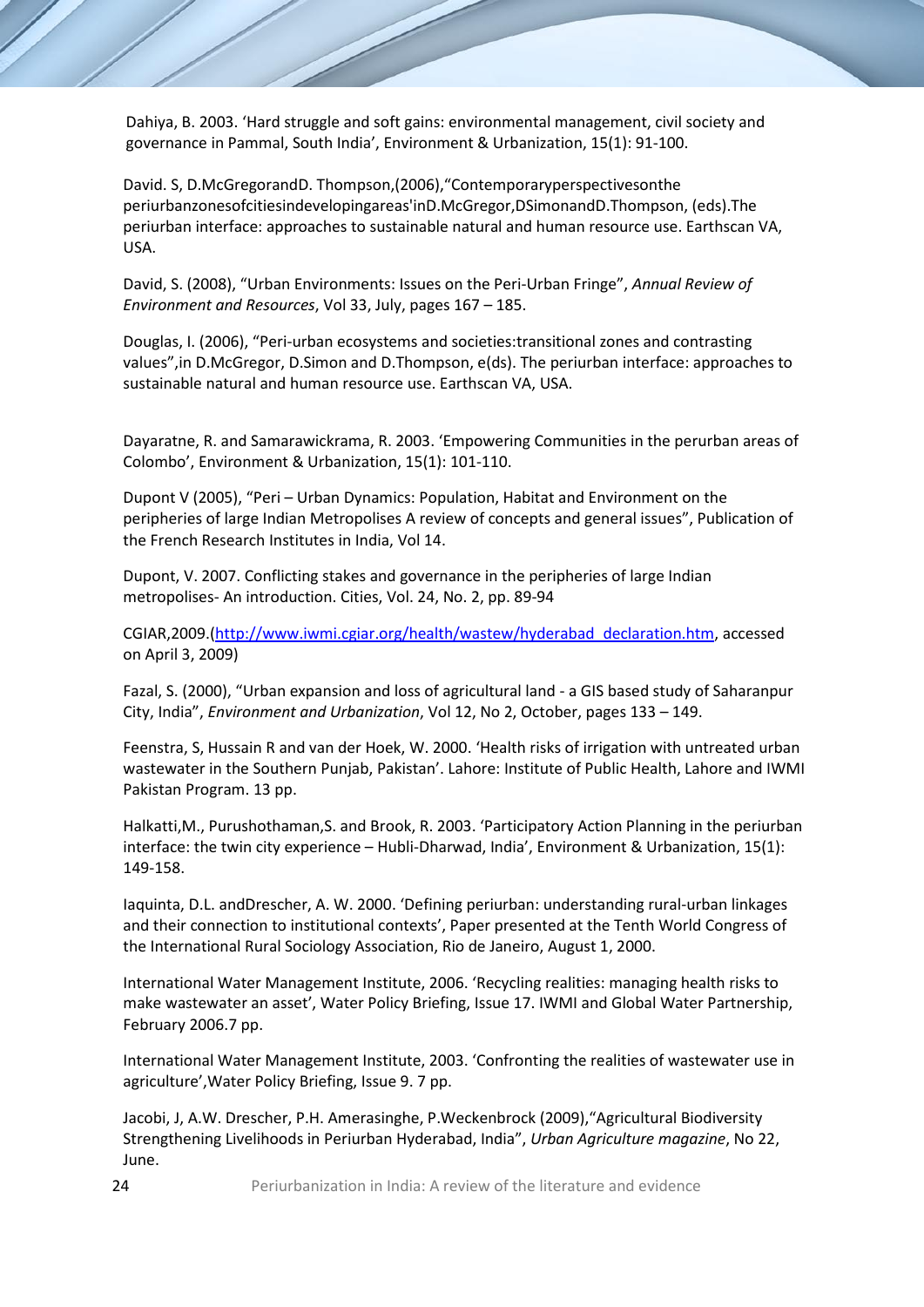Janakarajan, S., M. Llorente, and M.-H. Zérah,Urban water conflicts in Indian cities. Man-made scarcity as a critical factor, in Urban Water Conflicts. An analysis of the origins and nature of water-related unrest and conflicts in the urban context, B. Barraqué and A. Tejada Guilbert, Editors. 2006, UNESCO: Paris. p. 91-111.

Jena, M (2012) "Climate Change Threatens the Poor in Cities Analysis". Inter Press Service (online) 27 March. Available at http://ipsnews.net/news.asp?idnews=107212.

Kaufmann, Daniel, Kraay, Aart and Mastruzzi, Massimo, Governance Matters VIII: Aggregate and Individual Governance Indicators, 1996-2008 (June 29, 2009). World Bank Policy Research Working Paper No. 4978. Available at SSRN[: http://ssrn.com/abstract=1424591](http://ssrn.com/abstract=1424591)

Keivani, R and M. Mattingly (2007), "The Interface of Globalization and Peripheral Land in the Cities of the South: Implications for Urban Governance and Local Economic Development", *International Journal of Urban and Regional Research*, Vol 31, No 2, June, pages 459 – 474.

Kennedy, L (2005), "Regional industrial policies driving peri-urban dynamics in Hyderabad, India", CNRS, Centre d'E´tudes de l'Inde et de l'Asie du Sud (CNRS-EHESS), Vol. 24, No. 2, July, pages. 95– 109.

Khurana, C. (2010), "A slice of life in peri-urban India", The Financial Express, [online], 13 May. Available at <http://www.financialexpress.com/news/a-slice-of-life-in-periurban-india/617982/0>

Konijnendijk C Cecil, S. Sadio, T. B. Randrup, and J. Schipperijn (2004), "Urban and Peri-Urban Forestry in a Development Context – Strategy and Implementation", *Journal of Arboriculture*, Vol 30, No 05, September, pages 269 – 276.

Kumar, M.S. 2001. 'Devouring agglomerations and their outgrowths in India: beyond the ruralurban divide', Paper prepared for the conference on Rural-urban encounters: managing the environment of the periurban interface, Development Planning Unit, University College London, 9- 10 December, 2001.

Kundu, Amitabh. 2008. 'Socio-economic segmentation, inequality in micro environment and process of degradation peripheralization in New Delhi', in A.L. Singh & S. Fazl (eds.) Urban Environmental Management, pp. 45-75. Delhi: B.R. Publishing Corporation. Lerner, M, Amy and Hallie Eakin(2011), "An obsolete dichotomy? Rethinking the rural–urban interface in terms of food security and production in the global south", *The Geographical Journal*, Vol. 177, No. 4, December, pages 311–320.

Losada. H, H. Martínez, J. Vieyra, R. Pealing, R. Zavala and J. Cortés (1998), "Urban agriculture in the metropolitan zone of Mexico City: changes over time in urban, suburban and peri-urban areas", *Environment and Urbanization*, Vol. 10, No. 2, October, pages 37-54.

Malaque III, R Isidoroand M Yokohari (2007), "Urbanization process and the changing agricultural landscape pattern in the urban fringe of Metro Manila, Philippines", *Environment and Urbanization*, Vol 19, No 1, April, pages 191 – 206.

Marshall, F., Waldman, L., MacGregor, H., Mehta, L. and Randhawa, P. (2009) On the Edge of Sustainability: Perspectives on Peri-urban Dynamics, STEPS Working Paper 35, Brighton: STEPS Centre.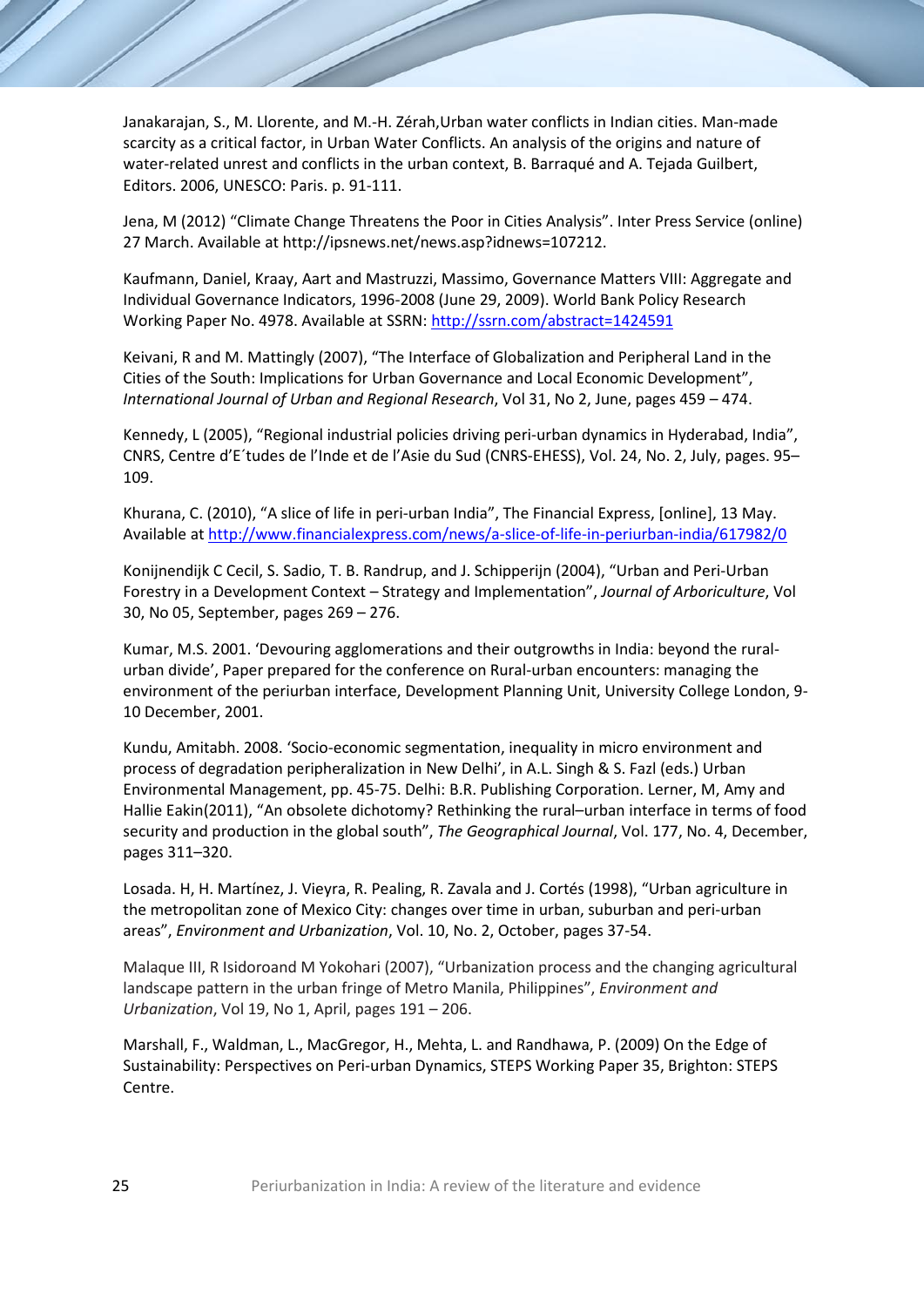Marshall, F, Agarwal, R, Lintelo, Dolf te, Bhupal, D S, Singh, R P B, Mukhejee, N, Sen C, Poole,N, Agarwal, M, and Singh, S D. 2003. 'Heavy metal contamination of vegetables in Delhi. Executive Summary of Technical Report.' March 2003. 10 pp

Mathur, N. 2012. On the Sabarmati Riverfront. Urban Planning as Totalitariam Governance in Ahmedabad. Economic and Political Weekly, Vol. XLVII Nos. 47 and 48, pp.

Mukherjee, N, A. Ashgate, (2001), "Alternative perspectives on Livelihoods, Agriculture and Air Polllution: Agriculture in Urban and Peri-urban areas in a developing country".

Narain, V. 2009a. Expanding city, shrinking hinterland. Land Acquisition, transition and conflict in periurban Gurgaon. *Environment & Urbanization*.

Narain, V. 2009b.. 'Gone land, gone water. Crossing Fluid Boundaries in periurban Gurgaon and Faridabad, India.' South Asian Water Sudies 1(2).

Narain, V and Nischal, S. 2007. 'The periurban interface in Shahpur Khurd and Karnera, India', Environment and Urbanization, 19(1): 261-273.

Narain, V. 2007. *A tale of two villages: transition and conflict in peri-urban Gurgaon.* MDI Working Paper Series No.002. Gurgaon: Management Development Institute.

Narain, V. (2012), "Neglected Frontiers – Peri urban Water Use and Human Health in the National Capital Region" In Prakash. A, Saravanan V.S, Chourney. J(eds), 2012, "Interlacing Water and Human Health - Case studies from South Asia", *Water in South Asia*, Vol 3, sage publications, New Delhi, pages 360 – 380.

Parkinson, J. and Tayler, K. 2003. 'Decentralised wastewater management in periurban areas in low-income countries', Environment & Urbanization, 15(1): 75-90.

Patel, K. C, Ramani, V. P, Patel, J. C (2008), "Trace and heavy metals composition in crops grown in sewage irrigated *peri*urban area of Vadodara, India", *Asian Journal of Environmental Science*, Vol. 3, No. 1, pp. 39-44.

Rattan, R.K, Datta, S.P., Chhonkar, P.,K,. Suribabu, K. and Singh, A.K., 2005. 'Long-term impact of irrigation with sewage effluents on heavy metal content in soils, crops and groundwater- a case study', Agriculture, Ecosystems and Environment, 109(3-4): 310-332.

Rohilla, S.K., Datta, P.S. and Bansal, S.P. (1999). Delhi's water and solid waste management: emerging scenario.New Delhi: Vigyan PrasarPublications.

Rostam, K. (1997), "Industrial Expansion, Employment Changes and Urbanization in the Peri-urban Areas of Klang-Langat Valley, Malaysia." *Asian Profile,*Vol 25, No 4, pages 303-315.

Ruet, J ,Gambiez, M and Lacour, E. 2007. Private appropriation of resource: Impact of periurban farmers selling water to Chennai Metropolitan Board. *Cities,* Vol. 24, No. 2, pp. 89-147

Schenk, H. (2005) "India's Urban Fringe" In Dupont V(ed), "Peri – Urban Dynamics: Population, Habitat and Environment on the peripheries of large Indian Metropolises A review of concepts and general issues", Publication of the French Research Institutes in India, Vol 14, pages 126 – 149.

Sharma, S, Singh I and Virdi, J.S. 2003. 'Microbial contamination of various water sources in Delhi', Current Science, 84 (11): 1398-1399.

26 **26** Periurbanization in India: A review of the literature and evidence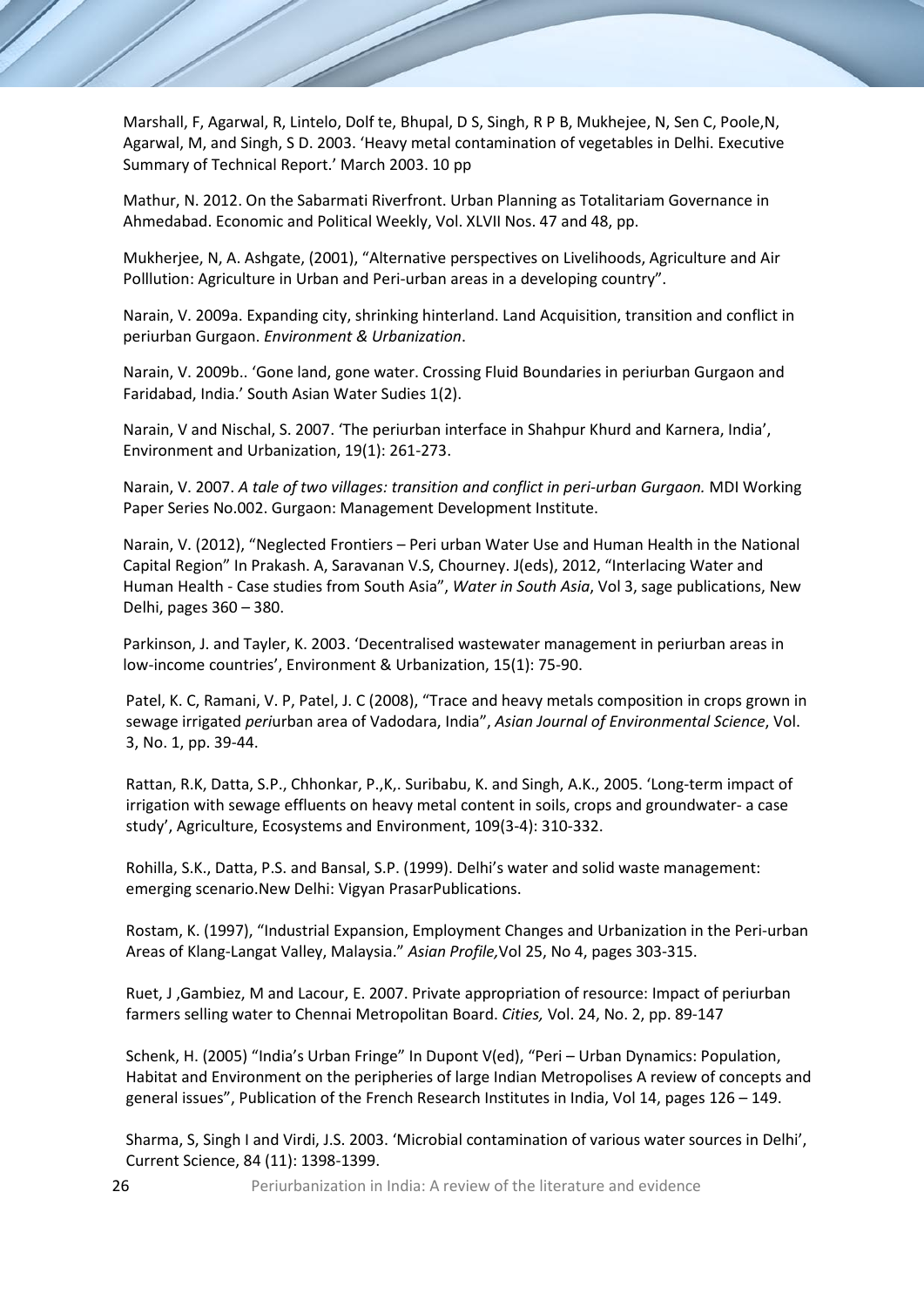Sharma, N.C., Mandal, P.K., Dhillon, Rohini, and Jain, M., 2007. 'Changing profile of *Vibrio Cholerae 01, 0139* in Delhi and its periphery (2003-05)', Indian Journal of Medical Research, May 2007.

Sharma, V.P. 2006. 'Problems and realistic estimates of water related diseases.' Paper presented at the Conference on Health and Environment, New Delhi. March 24-25, 2006.

Singh, S and Kumar, M. 2006. 'Heavy metal load of soil, water and vegetables in periurbanDelhi', Environmental Monitoring and Assessment, 120(1-3): 79-91.

Suresh Rohilla, S. (2005), "Defining 'Peri-urban' – A review", In Dupont V(ed), "Peri – Urban Dynamics: Population, Habitat and Environment on the peripheries of large Indian

Tacoli, C .2002. Changing rural-urban interactions in sub-Saharan Africa and their impact on livelihoods: a summary. Working Paper 7. London: International Institute for Environment and Development. 40 pp.

Tacoli, C. (1999), "Understanding the Opportunities and Constraints for Low-Income Groups in the Peri-Urban Interface: The Contribution of Livelihood Frameworks," p. 7. Draft for Discussion. London: Peri-urban Interface Project, Development Planning Unit, University College London.

Tacoli, C. (2003), "The links between urban and rural development", *Environment and Urbanization,* Vol 15, No 1, April, pages 3–12.

Tacoli, C. 2006. 'Editor's introduction' in C. Tacoli e(d). The earthscan readerin rural-urban linkages, London: Earthscan. International Institute for Environment and Development.

Te Lintelo, D., Marshall, F. and Bhupal, D. ( 2001) Peri-urban agriculture in Delhi India. Agricultulture and Consumer Protection. Retrieved from [http://www.fao.org/docrep/004/y1931m/y1931m02.htm#TopOfPage.](http://www.fao.org/docrep/004/y1931m/y1931m02.htm#TopOfPage)

The Nottingham and Liverpool Universities, 1999, "Literature Review on Peri-Urban Natural Resource Conceptualisation and ManagementApproaches", Peri-Urban Production SystemsResearch, Natural Resources Systems Programme, DFID (Project No. R6949), Final Technical Report, London, pages 74 – 85.

UNFPA (2007) State of World Population, 2007: Unleashing the Potential of Urban Growth, United Nations Population Fund. Available a[t www.unfpa.org/swp/2007/presskit/pdf/sowp2007\\_eng.pdf](http://www.unfpa.org/swp/2007/presskit/pdf/sowp2007_eng.pdf)

Webster, D. (2002), "*On the Edge: Shaping the future of Peri-Urban East Asia",* Asia/Pacific Research Center Discussion Paper. Stanford, California: Asia/Pacific Research Center, Stanford University.

Winrock International India/ International Water Management Institute, 2006. 'National Workshop on urban wastewater: livelihood, health and environmental impacts in India', Proceedings. New Delhi: United Services Institution. January 31, 2006. 7 pp.